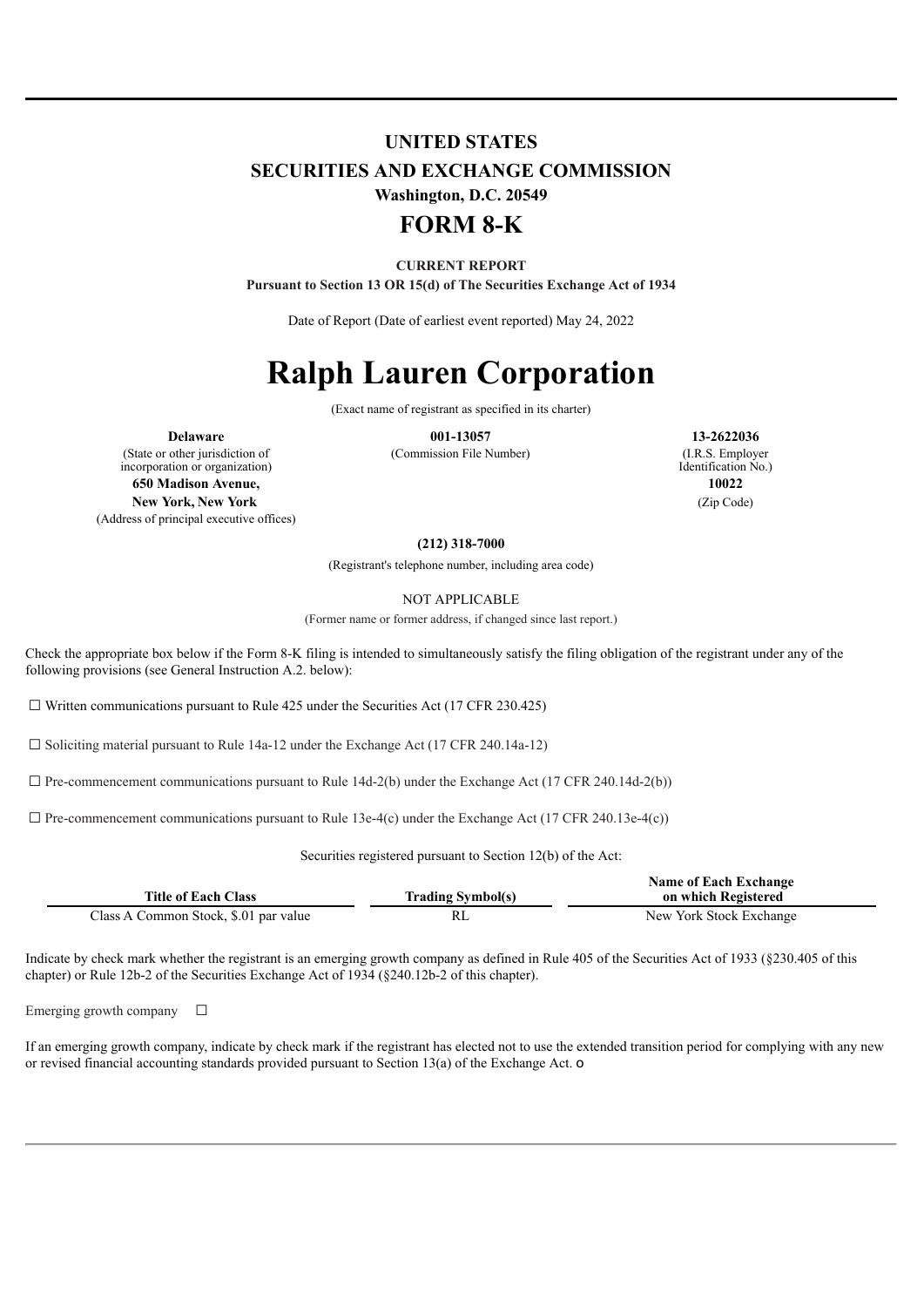#### **ITEM 2.02. RESULTS OF OPERATIONS AND FINANCIAL CONDITION.**

EXHIBIT NO. DESCRIPTION

On May 24, 2022, Ralph Lauren Corporation (the "Company") reported its results of operations for the fiscal year ended April 2, 2022. A copy of the press release issued by the Company concerning the foregoing is furnished herewith as Exhibit 99.1 and is incorporated herein by reference.

The information in this Form 8-K, including the accompanying exhibit, is being furnished under Item 2.02 and shall not be deemed to be "filed" for the purposes of Section 18 of the Securities Exchange Act of 1934, as amended (the "Exchange Act"), or otherwise subject to the liability of such section, nor shall such information be deemed incorporated by reference in any filing under the Securities Act of 1933, as amended, or the Exchange Act, regardless of the general incorporation language of such filing, except as shall be expressly set forth by specific reference in such filing.

#### **ITEM 9.01. FINANCIAL STATEMENTS AND EXHIBITS.**

(d) Exhibits.

| - 99.1 | <u>Press Release, dated May 24, 2022</u>                                    |
|--------|-----------------------------------------------------------------------------|
| -104   | Cover Page Interactive Data File (embedded within the Inline XBRL document) |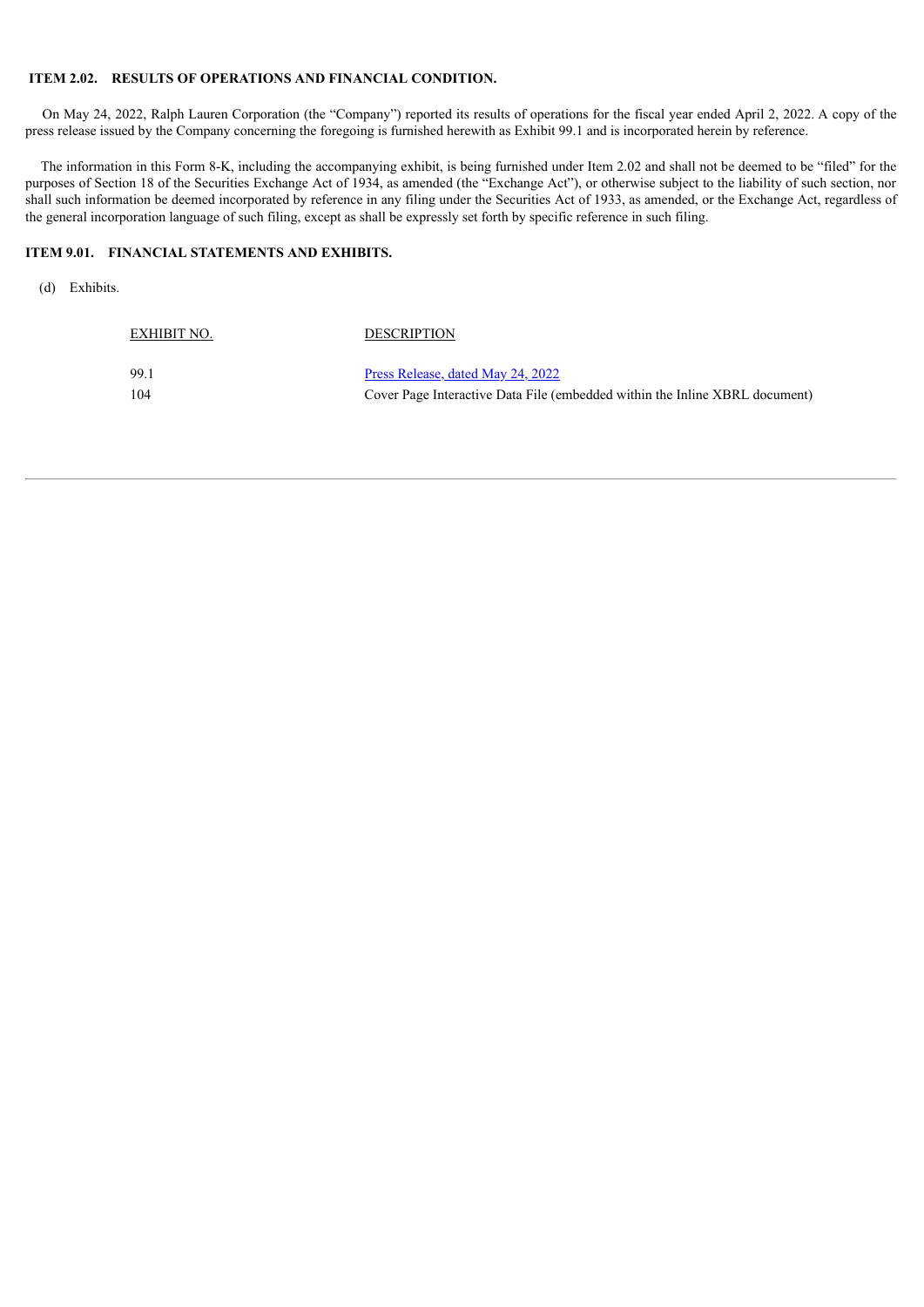#### **SIGNATURES**

Pursuant to the requirements of the Securities Exchange Act of 1934, the Registrant has duly caused this report to be signed on its behalf by the undersigned thereunto duly authorized.

## **RALPH LAUREN CORPORATION**

Date: May 24, 2022 By: /S/ JANE HAMILTON NIELSEN

Jane Hamilton Nielsen *Chief Operating Of icer and Chief Financial Of icer*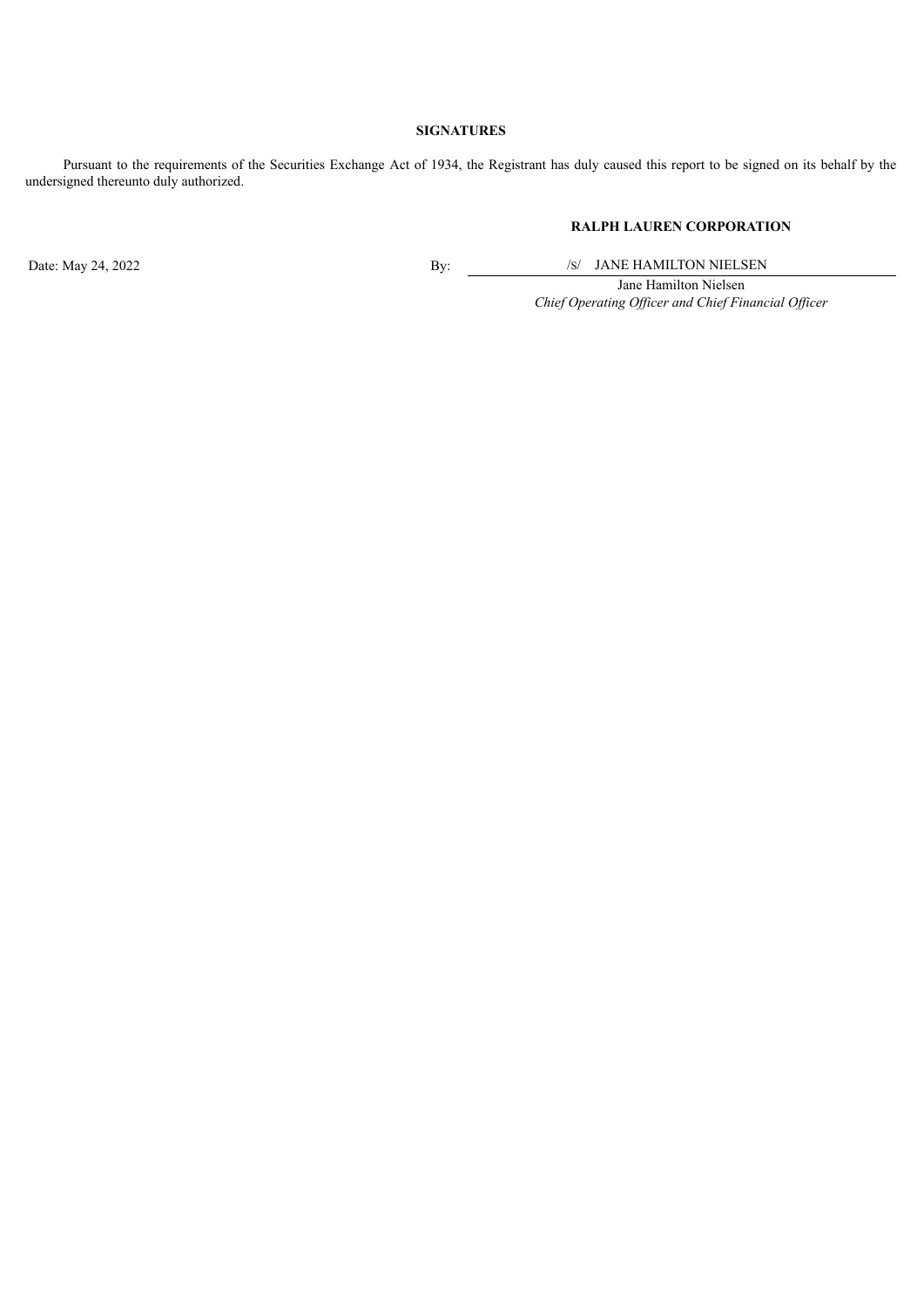# <span id="page-3-0"></span>**RALPH LAUREN REPORTS FOURTH QUARTER AND FULL YEAR FISCAL 2022 RESULTS AHEAD OF EXPECTATIONS**

- Fourth Quarter Revenues Outperformed Outlook with Double-Digit Growth Across All Regions; Full Year Fiscal 2022 Revenues of \$6.22 Billion Exceeded Fiscal 2020 Pre-Pandemic Levels
- North America Post-Reset Turnaround Strongly Underway with Full Year Revenues Increasing 49% and Significant Operating Margin Expansion Including Substantial Strategic Investments for Long-Term Growth
- Delivered Better Than Expected Fourth Quarter and Full Year Adjusted Operating Margin and Full Year Operating Profit Growth of More than 30% to Fiscal 2020
- Outlook for Fiscal 2023 Net Revenue Growth of High Single Digits on a 52-Week Comparable Basis in Constant Currency fueled by North America
- Continued to Return Value to Shareholders with the Repurchase of 3.7 Million Shares in Full Year Fiscal 2022; Board of Directors Approves 9% Dividend Increase

NEW YORK -- (BUSINESS WIRE) -- May 24, 2022 -- Ralph Lauren Corporation (NYSE:RL), a global leader in the design, marketing, and distribution of premium lifestyle products, today reported earnings per diluted share of \$0.34 on a reported basis and \$0.49 on an adjusted basis, excluding restructuring-related and other net charges, for the fourth quarter of Fiscal 2022. This compared to earnings per diluted share of (\$1.01) on a reported basis and \$0.38 on an adjusted basis, excluding restructuringrelated and other net charges for the fourth quarter of Fiscal 2021.

"From our latest fashion show to the launch of our powerful Morehouse and Spelman colleges collection, we continue to inspire people all over the world to dream," said Ralph Lauren, Executive Chairman and Chief Creative Officer. "Whether it's our clothes or how we think about our impact on the planet, we imprint all we do with a spirit of optimism and timelessness that give people a sense of possibility."

"Our teams around the world executed exceptionally well to deliver fourth quarter and full year results that exceeded our expectations as we continued to progress on our long-term strategic commitments," said Patrice Louvet, President and Chief Executive Officer. "We have laid the groundwork for healthy sustainable growth and value creation in Fiscal 2023. As we continue to navigate a highly dynamic global macroeconomic environment, our growth will be supported by the strength of our brand and multiple engines — from recruiting new high-value consumers to developing high-potential product categories and geographic and channel expansion."

# **Key Achievements in Fiscal 2022**

We delivered the following highlights across our strategic priorities in the fourth quarter and full year Fiscal 2022:

# • **Win Over a New Generation of Consumers**

◦ Activated strong consumer engagement through diverse content and accelerated marketing investments, driving strong continued momentum in global brand consideration and purchase intent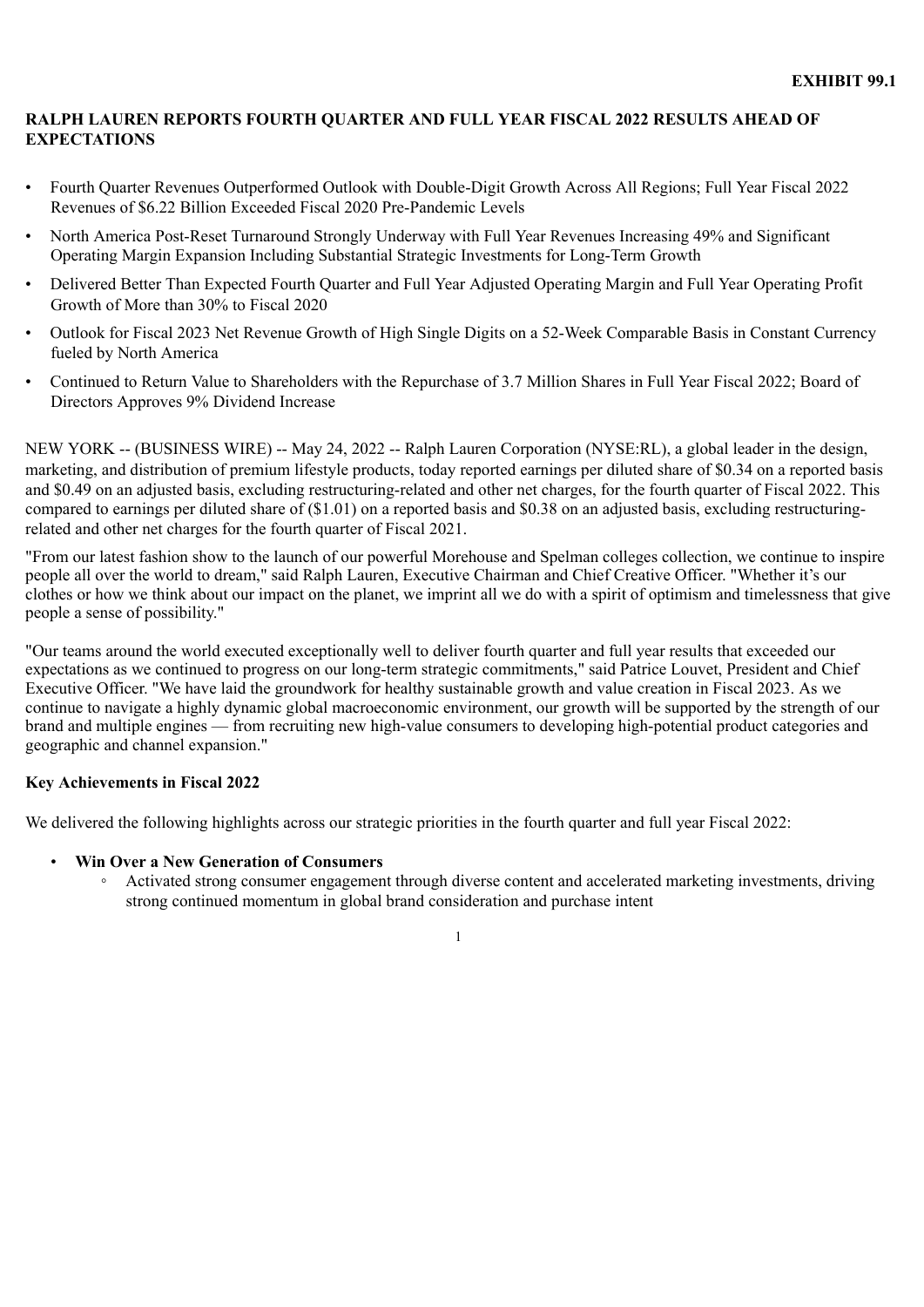◦ Leveraged key brand moments to connect consumers to our powerful lifestyle brand, with fourth quarter investments focused on a range of bold activations including: our high-impact Fall '22 fashion show at New York's Museum of Modern Art, our sponsorships of Team USA at the Winter Olympics and the Australian Open and our 'Power of Women' RLX campaigns, along with our continued focus on new full-price consumer acquisition

# • **Energize Core Products and Accelerate Under-Developed Categories**

- Drove our iconic core and expanded high-potential categories to deliver compelling new assortments that resonate with post-pandemic consumer wardrobing. Special releases in the fourth quarter included our inspiring limitededition capsule with Morehouse and Spelman Colleges, Polo Color Shop, Team USA Olympics and Lunar New Year gifting collections
- Brand elevation continues with average unit retail ("AUR") up 13% across our direct-to-consumer network in the fourth quarter and up 15% for full year Fiscal 2022, on top of a 26% increase last year, driven by a strong product offering and promotional discipline

# **• Drive Targeted Expansion in Our Regions and Channels**

- Delivered robust double-digit growth across every region in the fourth quarter and for the full year, with North America up 49%, Europe up 54% and Asia up 27% to last year in constant currency despite continued pandemicrelated disruptions
- Continued to drive strong momentum in the Chinese mainland with fourth quarter sales increasing more than 25% to last year in constant currency, despite ongoing COVID-19 related lockdowns
- All three regions also reported significant operating margin expansion to last year and pre-pandemic levels in Fiscal 2022 on a healthier base

# • **Lead With Digital**

- Fourth quarter Ralph Lauren digital ecosystem revenues grew low double-digits compared to Fiscal 2021 and more than 80% compared to Fiscal 2020, with balanced momentum across both owned and wholesale digital channels globally
- Fourth quarter and full year operating margin in our owned digital business continued to significantly benefit the total company margin rate, consistent with the prior year and representing a more than 900 basis point increase to Fiscal 2020 pre-pandemic levels

# **• Operate With Discipline to Fuel Growth**

- Fiscal 2022 adjusted operating margin of 13.4% on a 53-week basis expanded 860 basis points to last year and 310 basis points to Fiscal 2020, all while accelerating investments in our key strategic initiatives. Fourth quarter operating margin of 3.6% expanded 20 basis points to last year on a reported basis and 140 basis points in constant currency, above our expectations driven by our continued focus on productivity
- Inventories are healthy and well positioned to support Fiscal 2023 product elevation and growth plans by region and as we deliberately shift inventory receipts earlier to mitigate global supply chain disruptions
- Demonstrated strong progress on our citizenship and sustainability journey including: our ambitious commitments to achieve net zero greenhouse gas emissions by 2040, 100% sustainably sourced key materials by 2025, and diversity and inclusion targets within our leadership and factory partners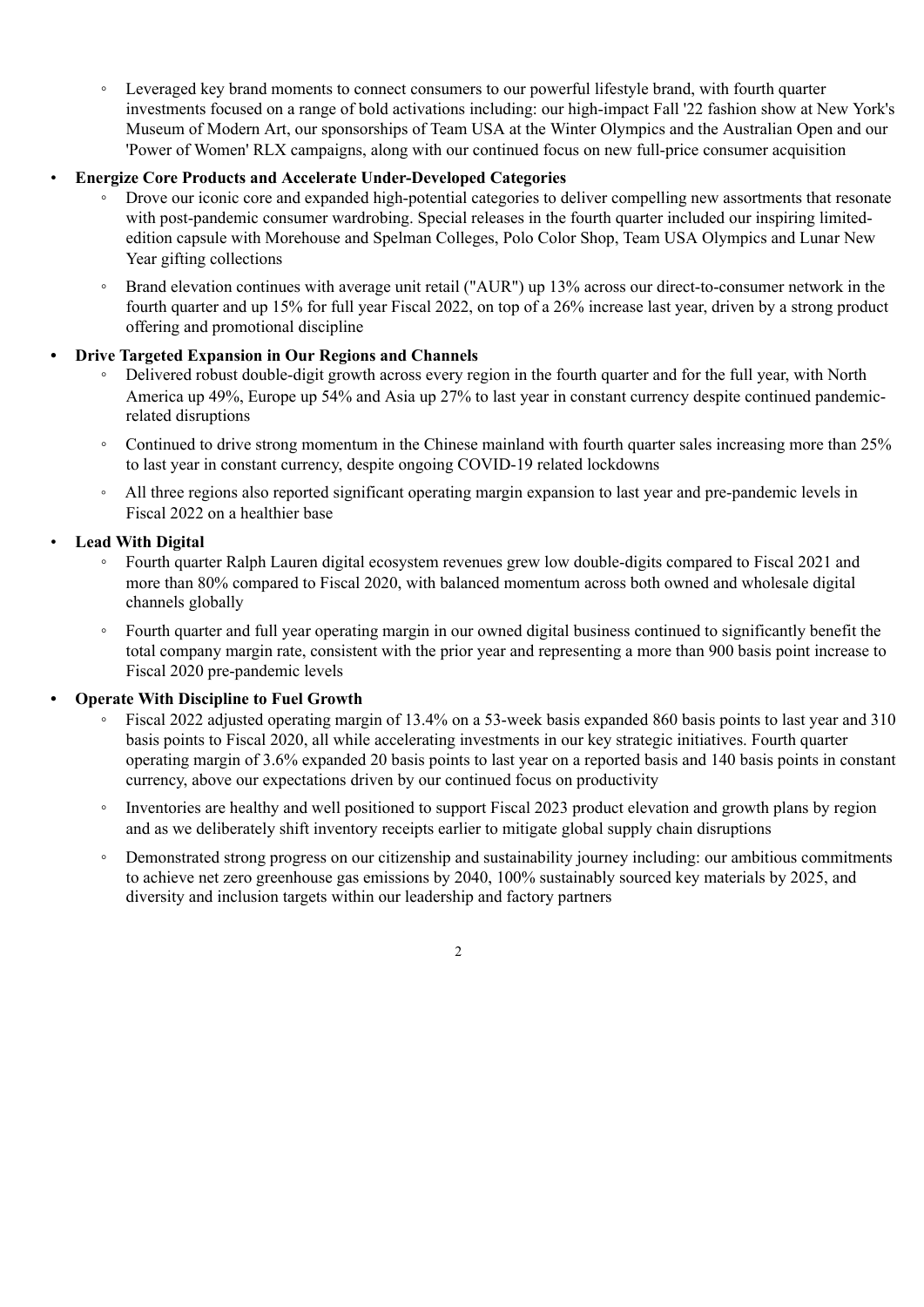# **Fourth Quarter Fiscal 2022 Income Statement Review**

*Net Revenue.* In the fourth quarter of Fiscal 2022, revenue increased 18% to \$1.5 billion on a reported basis and was up 22% in constant currency. Foreign currency negatively impacted revenue growth by approximately 360 basis points in the fourth quarter.

Revenue performance for the Company's reportable segments in the fourth quarter compared to the prior year period was as follows:

- *North America Revenue.* North America revenue in the fourth quarter increased 19% to \$674 million. In retail, comparable store sales in North America were up 21%, with a 27% increase in digital commerce and a 19% increase in brick and mortar stores. North America wholesale revenue was up 1% to last year. Wholesale results included a significantly higher level of negative impact from strategic distribution resets and the transition of Chaps to a licensed business in the fourth quarter relative to the first three quarters of the year, as planned. The Company will lap the majority of these impacts beginning in Fiscal 2023.
- *Europe Revenue.* Europe revenue in the fourth quarter increased 26% to \$467 million on a reported basis and increased 34% in constant currency to last year. In retail, comparable store sales in Europe were up 77%, with a 145% increase in brick and mortar stores more than offsetting a 2% decrease in digital commerce over a challenging compare of 79% growth in the prior year period when a significant portion of our stores were closed due to COVID-19. Europe wholesale revenue increased 5% on a reported basis and 12% in constant currency.
- *Asia Revenue.* Asia revenue in the fourth quarter increased 20% to \$346 million on a reported basis and 26% in constant currency, including adverse impacts related to COVID-19 business disruptions across key markets. Comparable store sales in Asia increased 12%, with a 10% increase in our brick and mortar stores and a 46% increase in digital commerce.

*Gross Profit.* Gross profit for the fourth quarter of Fiscal 2022 was \$966 million and gross margin was 63.4%. On an adjusted basis, gross margin was 63.3% compared to 62.9% in the prior year period. Foreign currency negatively impacted gross margin by 80 basis points in the fourth quarter. Gross margin expansion was primarily driven by AUR growth across all regions as well as favorable channel and geographic mix shifts more than offsetting increased input costs from freight, raw materials and labor. Compared to fourth quarter Fiscal 2020, adjusted gross margins expanded 420 basis points on a reported basis on strong AUR growth.

*Operating Expenses.* Operating expenses in the fourth quarter of Fiscal 2022 were \$929 million on a reported basis, including \$19 million in restructuring-related and other net charges. On an adjusted basis, excluding such charges, operating expenses were \$910 million, up 19% to prior year, primarily driven by higher marketing investments, compensation, rent and selling expenses to fuel both near- and long-term strategic growth. Adjusted operating expense rate was 59.8%, compared to 59.5% in the prior year period, excluding restructuring-related and other net charges.

*Operating Income (Loss).* Operating income for the fourth quarter of Fiscal 2022 was \$37 million on a reported basis, including restructuring-related and other net charges of \$17 million, and operating margin was 2.4%. Adjusted operating income was \$54 million and operating margin was 3.6%, 20 basis points above the prior year. Foreign currency negatively impacted operating margin by 120 basis points in the fourth quarter.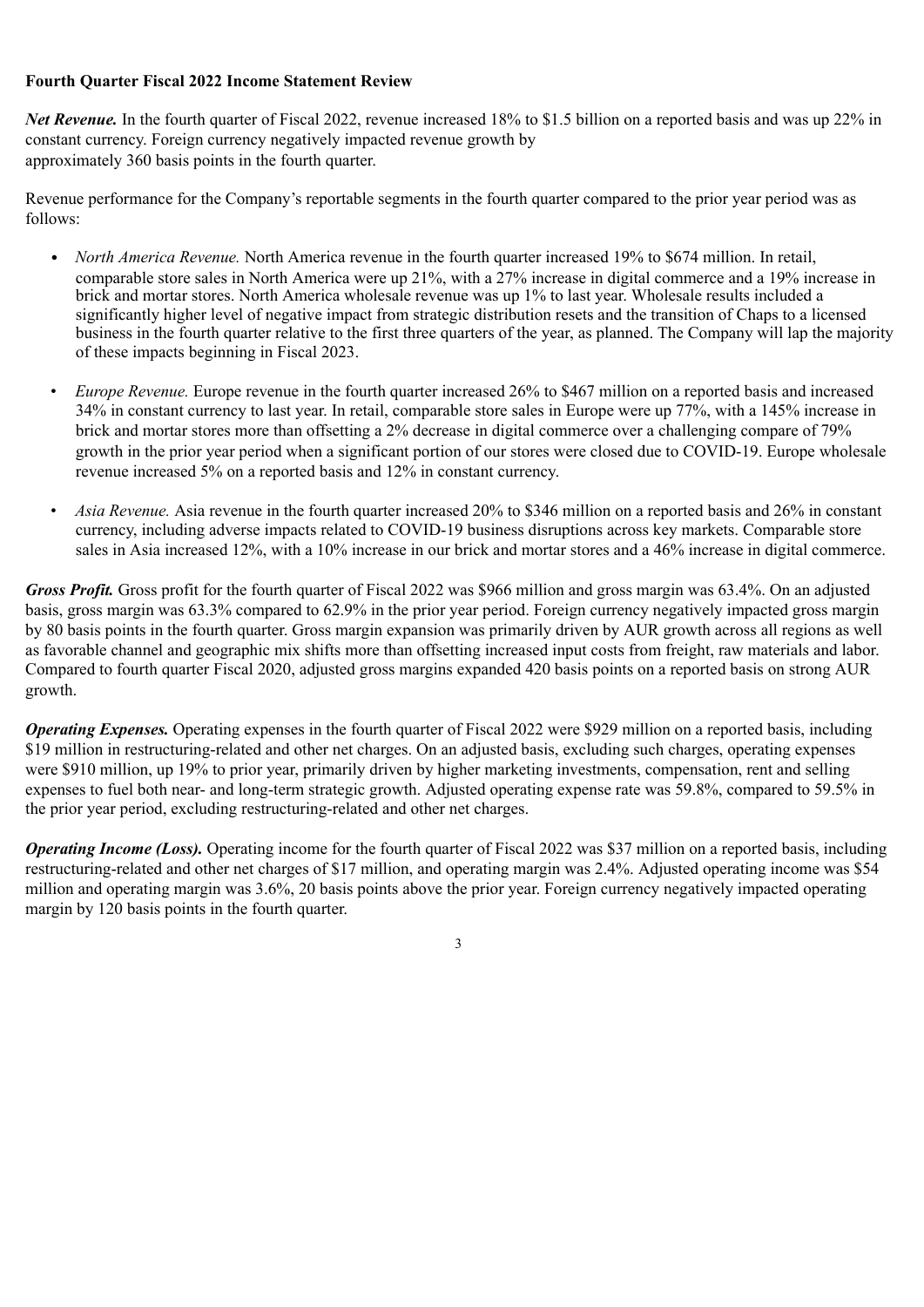- *North America Operating Income.* North America operating income in the fourth quarter was \$90 million on both a reported basis and an adjusted basis. Adjusted North America operating margin was 13.4%, compared to adjusted operating margin of 15.6% for the fourth quarter of Fiscal 2021 as we shifted a significant portion of operating expenses including marketing to the second half of the year to support growth coming out of the pandemic.
- *Europe Operating Income.* Europe operating income in the fourth quarter was \$91 million on a reported basis and \$94 million on an adjusted basis. Adjusted Europe operating margin was 20.2%, compared to 18.9% for the fourth quarter of Fiscal 2021. Foreign currency negatively impacted adjusted operating margin rate by 170 basis points in the fourth quarter.
- *Asia Operating Income.* Asia operating income in the fourth quarter was \$39 million on both a reported basis and an adjusted basis. Adjusted Asia operating margin was 11.4%, compared to 9.1% for the fourth quarter of Fiscal 2021. Foreign currency negatively impacted adjusted operating margin rate by 100 basis points in the fourth quarter.

*Net Income (Loss) and EPS.* On a reported basis, net income in the fourth quarter of Fiscal 2022 was \$24 million or \$0.34 per diluted share. On an adjusted basis, net income was \$36 million, or \$0.49 per diluted share. This compared to a net loss of \$74 million, or (\$1.01) per diluted share on a reported basis, and net income of \$28 million, or \$0.38 per diluted share on an adjusted basis, for the fourth quarter of Fiscal 2021.

In the fourth quarter of Fiscal 2022, the Company had an effective tax rate of approximately 17% on a reported basis and 23% on an adjusted basis. This compared to a reported and adjusted effective tax rate of approximately (110%) and 18%, respectively, in the prior year period. The increase in our adjusted effective tax rate was driven by an increase in liabilities for uncertain tax positions and unfavorable permanent adjustments, partly offset by favorable stock compensation adjustments.

# **Full Year Fiscal 2022 Income Statement Review**

*Net Revenues.* For Fiscal 2022, revenue increased 41% to \$6.2 billion on a reported basis and increased 42% in constant currency. Foreign currency negatively impacted revenue growth by approximately 60 basis points in the period.

- *North America Revenue.* For Fiscal 2022, North America revenue increased 49% to \$3.0 billion.
- *Europe Revenue.* For Fiscal 2022, Europe revenue increased 53% to \$1.8 billion on a reported basis. In constant currency, revenue increased 54%.
- *Asia Revenue.* For Fiscal 2022, Asia revenue increased 25% to \$1.3 billion on a reported basis. In constant currency, revenue increased 27%.

4

*Gross Profit.* Gross profit for Fiscal 2022 was \$4.1 billion on a reported basis and gross margin was 66.7%. On an adjusted basis, gross margin was 66.5%, 80 basis points higher than the prior year.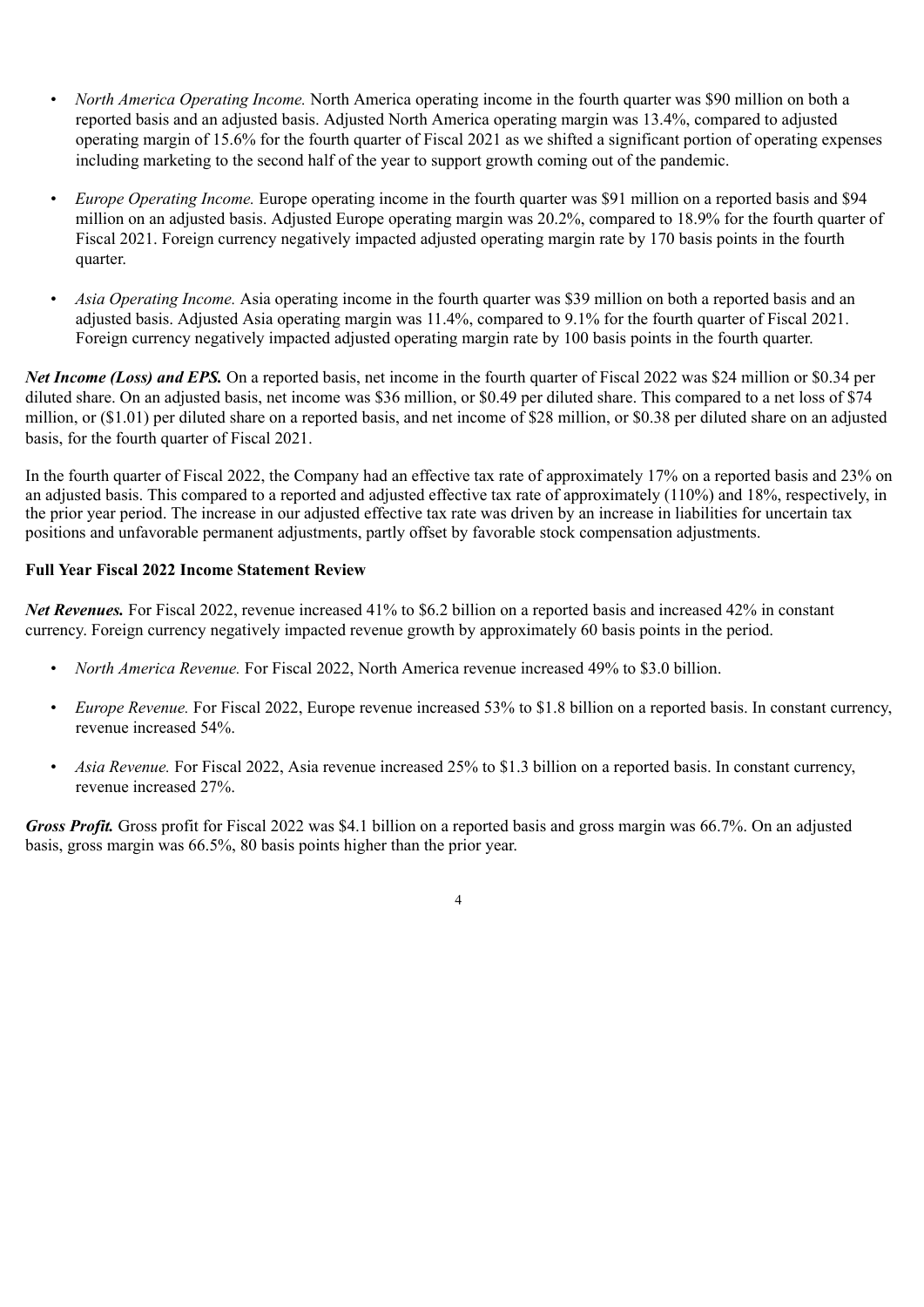*Operating Expenses.* For Fiscal 2022, operating expenses were \$3.3 billion on a reported basis, including \$46 million in restructuring-related and other net charges. On an adjusted basis, operating expenses were also \$3.3 billion, up 23% to prior year. Adjusted operating expense rate was 53.1%, 780 basis points below Fiscal 2021, excluding restructuring-related and other net charges from both periods.

*Operating Income (Loss).* Operating income for Fiscal 2022 was \$798 million, including restructuring-related and other net charges of \$33 million. On an adjusted basis, operating income was \$831 million compared to operating income of \$211 million for the prior year period, excluding restructuring-related and other net charges from both periods.

- *North America Operating Income.* North America operating income in Fiscal 2022 was \$677 million and operating margin was 22.8% on a reported basis, including restructuring-related and other net charges. On an adjusted basis, North America operating income in Fiscal 2022 was \$666 million and operating margin was 22.4%, compared to 17.4% in Fiscal 2021.
- *Europe Operating Income.* Europe operating income in Fiscal 2022 was \$444 million and operating margin was 24.9% on a reported basis, including restructuring-related and other net charges. On an adjusted basis, Europe operating income in Fiscal 2022 was \$446 million and operating margin was 25.1%, compared to 17.3% in Fiscal 2021.
- *Asia Operating Income.* Asia operating income in Fiscal 2022 was \$229 million and operating margin was 17.8% on a reported basis, including restructuring-related and other net charges. On an adjusted basis, Asia operating income in Fiscal 2022 was \$230 million and operating margin was 17.9%, compared to 14.6% in Fiscal 2021.

*Net Income (Loss) and EPS.* In Fiscal 2022, net income was \$600 million or \$8.07 per diluted share on a reported basis. On an adjusted basis, net income was \$623 million, or \$8.38 per diluted share. This compared to a net loss of \$121 million, or (\$1.65) per diluted share on a reported basis, and net income of \$127 million, or \$1.70 per diluted share on an adjusted basis for Fiscal 2021.

For Fiscal 2022, the Company had an effective tax rate of approximately 20% on a reported basis and 21% on an adjusted basis. This compared to a reported and adjusted effective tax rate of approximately (62%) and 29%, respectively, in the prior year. The decline in our adjusted effective tax rate was primarily driven by favorable stock compensation adjustments in Fiscal 2022, a onetime foreign-derived intangible income (FDII) deduction and other adjustments to liabilities for uncertain tax positions and deferred tax.

# **Balance Sheet and Cash Flow Review**

The Company ended Fiscal 2022 with \$2.6 billion in cash and investments and \$1.6 billion in total debt, compared to \$2.8 billion and \$1.6 billion, respectively, at the end of Fiscal 2021. Inventory at the end of Fiscal 2022 was \$977 million, up 29% compared to the prior year period reflecting improved sales performance, higher goods-in-transit to mitigate ongoing global supply chain delays and continued elevation of our product mix.

The Company repurchased approximately \$150 million of Class A Common Stock in the fourth quarter and approximately \$450 million of Class A Common Stock during the full year Fiscal 2022. At the end of Fiscal 2022, the Company had approximately \$1.6 billion remaining under its total share repurchase authorization, subject to overall business and market conditions.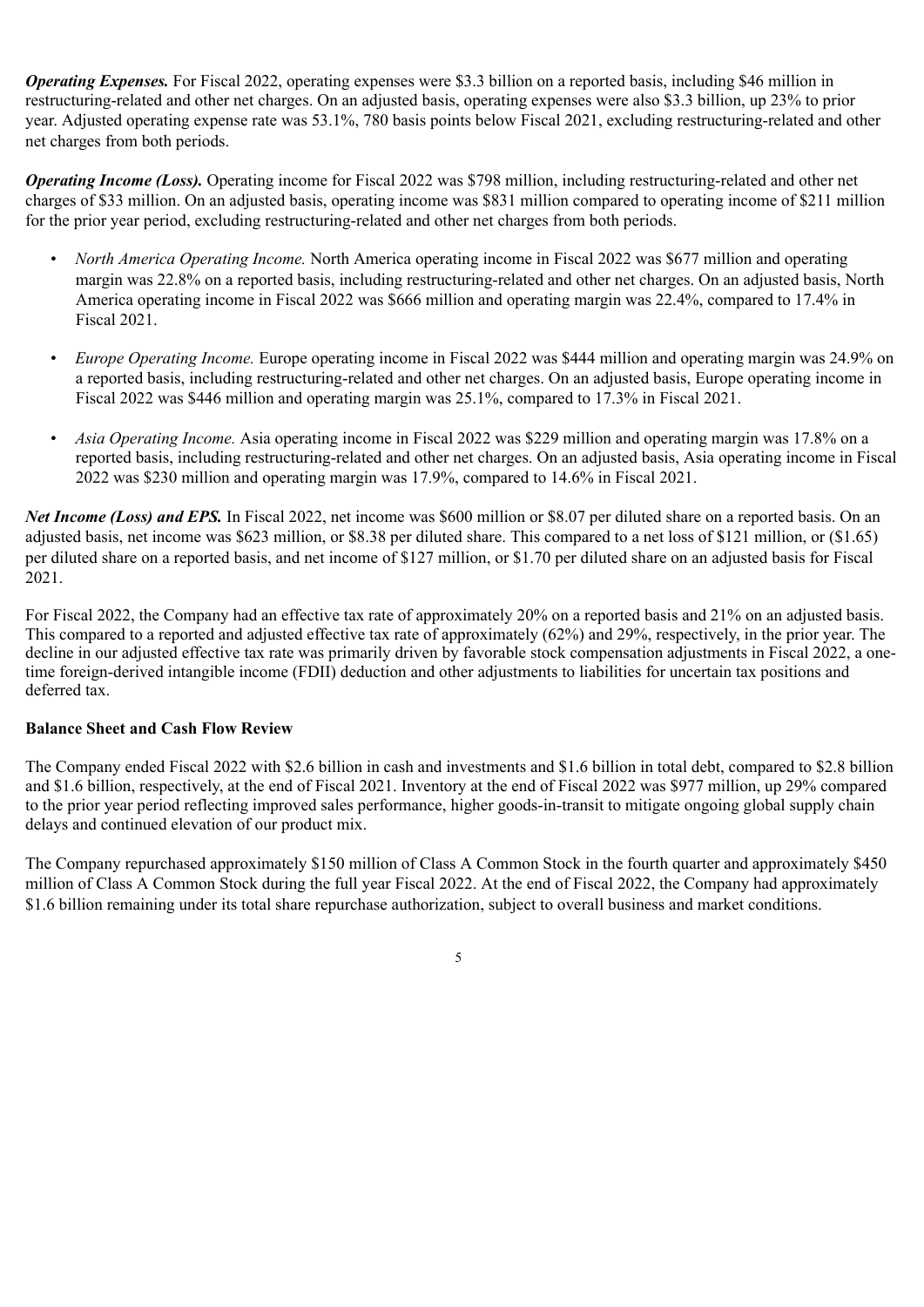The Company had \$167 million in capital expenditures in Fiscal 2022, compared to \$108 million in the prior year period. The increase was primarily due to more normalized levels of investment as we emerged from the pandemic, following unusually low capital expenditures in the prior year period.

# **Dividend Increase**

The Company also announced that its Board of Directors declared a 9% increase in the regular quarterly cash dividend on the Company's Common Stock. The new quarterly cash dividend is \$0.75 per share for a total annual dividend amount of \$3.00 per share. The next quarterly dividend is payable on July 15, 2022 to shareholders of record at the close of business on July 1, 2022.

# **Full Year Fiscal 2023 and First Quarter Outlook**

The Company's outlook is based on its best assessment of the current macroeconomic environment, including global supply chain, inflationary pressures, the war in Ukraine, COVID-19 variants and other COVID-related disruptions. The Company continues to note the ongoing uncertainty and evolving situation surrounding COVID-19 impacting the timing and path of recovery in each market, including the potential for further outbreaks or resurgences of the pandemic across various markets as well as potential global supply chain disruptions. The full year Fiscal 2023 and first quarter guidance excludes restructuringrelated and other net charges, as described in the "Non-U.S. GAAP Financial Measures" section of this press release.

For Fiscal 2023, the Company expects constant currency revenues to increase approximately high single digits to last year on a 52-week comparable basis, with our current outlook at around 8%. Based on current exchange rates, foreign currency is expected to negatively impact revenue growth by approximately 400 basis points in Fiscal 2023. On a 53-week comparable basis, Fiscal 2023 revenue growth is also expected to be negatively impacted by approximately 100 basis points due to the absence of the 53rd week compared to the prior year.

The Company expects operating margin for Fiscal 2023 in a range of approximately 14.0% to 14.5% in constant currency. Foreign currency is expected to negatively impact operating margin by approximately 130 basis points in Fiscal 2023. This compares to operating margin of 13.1% on a 52-week comparable basis and 13.4% on a 53-week basis in the prior year, both on a reported basis. Gross margin is expected to increase 30 to 50 basis points in constant currency on a 52-week comparable basis, with stronger AUR and favorable product and channel mix more than offsetting higher freight and product cost inflation. Foreign currency is expected to negatively impact gross margins by approximately 110 basis points in Fiscal 2023.

For the first quarter, the Company expects revenue growth will be in a range centered around 8% in constant currency to last year. Foreign currency is expected to negatively impact revenue growth by approximately 480 to 500 basis points. The first quarter outlook reflects confirmed government-mandated lockdowns and other COVID-related restrictions, notably in China.

Operating margin for the first quarter is expected to be in a range centered around 13.5% in constant currency, reflecting increased headwinds from higher freight and marketing expense, which are expected to normalize in the second half of the year when the Company laps cost increases from the prior year. Foreign currency is expected to negatively impact first quarter operating margin by approximately 130 basis points in the first quarter. Gross margin is expected to be down slightly to last year in constant currency with continued AUR growth offset by industry-wide increases in freight and product costs.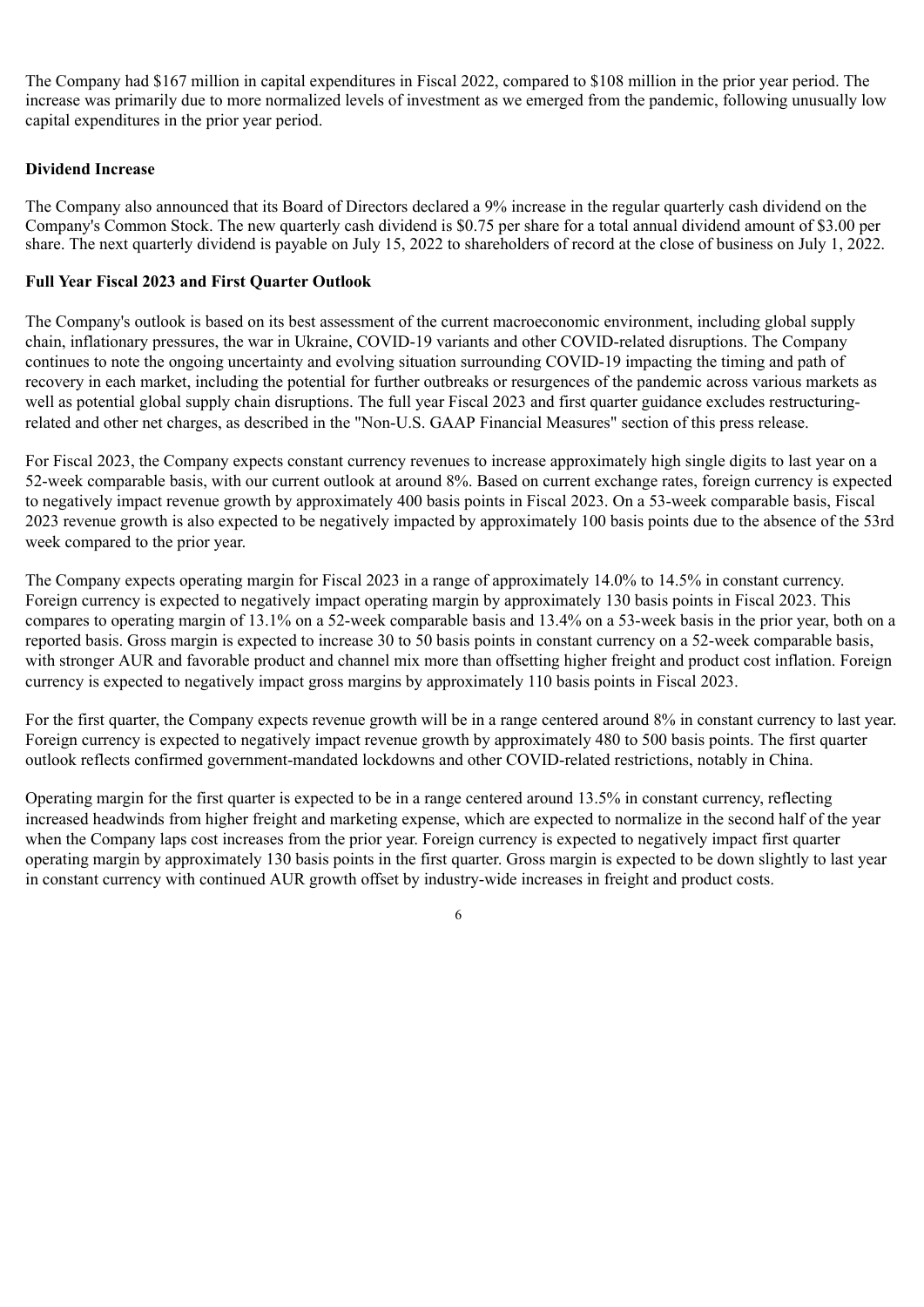Foreign currency is expected to negatively impact gross margins by approximately 100 basis points in the first quarter.

The full year Fiscal 2023 tax rate is expected to be in the range of 25% to 26%, assuming a continuation of current tax laws. First quarter of Fiscal 2023 tax rate is expected to be about 24% to 25%.

The Company is planning capital expenditures for Fiscal 2023 of approximately \$290 million to \$310 million.

# **Conference Call**

As previously announced, the Company will host a conference call and live online webcast today, Tuesday, May 24, 2022, at 9:00 A.M. Eastern. Listeners may access a live broadcast of the conference call on the Company's investor relations website at http://investor.ralphlauren.com or by dialing 517-623-4963 or 800-857-5209. To access the conference call, listeners should dial in by 8:45 a.m. Eastern and request to be connected to the Ralph Lauren Fourth Quarter 2022 conference call.

An online archive of the broadcast will be available by accessing the Company's investor relations website at http://investor.ralphlauren.com. A telephone replay of the call will be available from 12:00 P.M. Eastern, Tuesday, May 24, 2022 through 6:00 P.M. Eastern, Tuesday, May 31, 2022 by dialing 203-369-3634 or 800-839-1172 and entering passcode 7536.

# **ABOUT RALPH LAUREN**

Ralph Lauren Corporation (NYSE:RL) is a global leader in the design, marketing and distribution of premium lifestyle products in five categories: apparel, footwear & accessories, home, fragrances, and hospitality. For more than 50 years, Ralph Lauren has sought to inspire the dream of a better life through authenticity and timeless style. Its reputation and distinctive image have been developed across a wide range of products, brands, distribution channels and international markets. The Company's brand names — which include Ralph Lauren, Ralph Lauren Collection, Ralph Lauren Purple Label, Polo Ralph Lauren, Double RL, Lauren Ralph Lauren, Polo Ralph Lauren Children and Chaps, among others — constitute one of the world's most widely recognized families of consumer brands. For more information, go to https://investor.ralphlauren.com.

# **SPECIAL NOTE REGARDING FORWARD-LOOKING STATEMENTS**

This press release, and oral statements made from time to time by representatives of the Company, may contain certain "forwardlooking statements" within the meaning of the Private Securities Litigation Reform Act of 1995. Forward-looking statements include statements regarding, among other things, our current expectations about the Company's future results and financial condition, revenues, store openings and closings, employee reductions, margins, expenses, earnings, quarterly cash dividend and Class A common stock repurchase programs, and environmental, social, and governance goals and are indicated by words or phrases such as "anticipate," "outlook," "estimate," "expect," "project," "believe," "envision," "goal," "target," "can," "will," and similar words or phrases. These forward-looking statements involve known and unknown risks, uncertainties and other factors which may cause actual results, performance or achievements to be materially different from the future results, performance or achievements expressed in or implied by such forward-looking statements. Forward-looking statements are based largely on the Company's expectations and judgments and are subject to certain risks and uncertainties, many of which are unforeseeable and beyond our control. The factors that could cause actual results to materially differ include, among others: the loss of key personnel, including Mr. Ralph Lauren, or other changes in our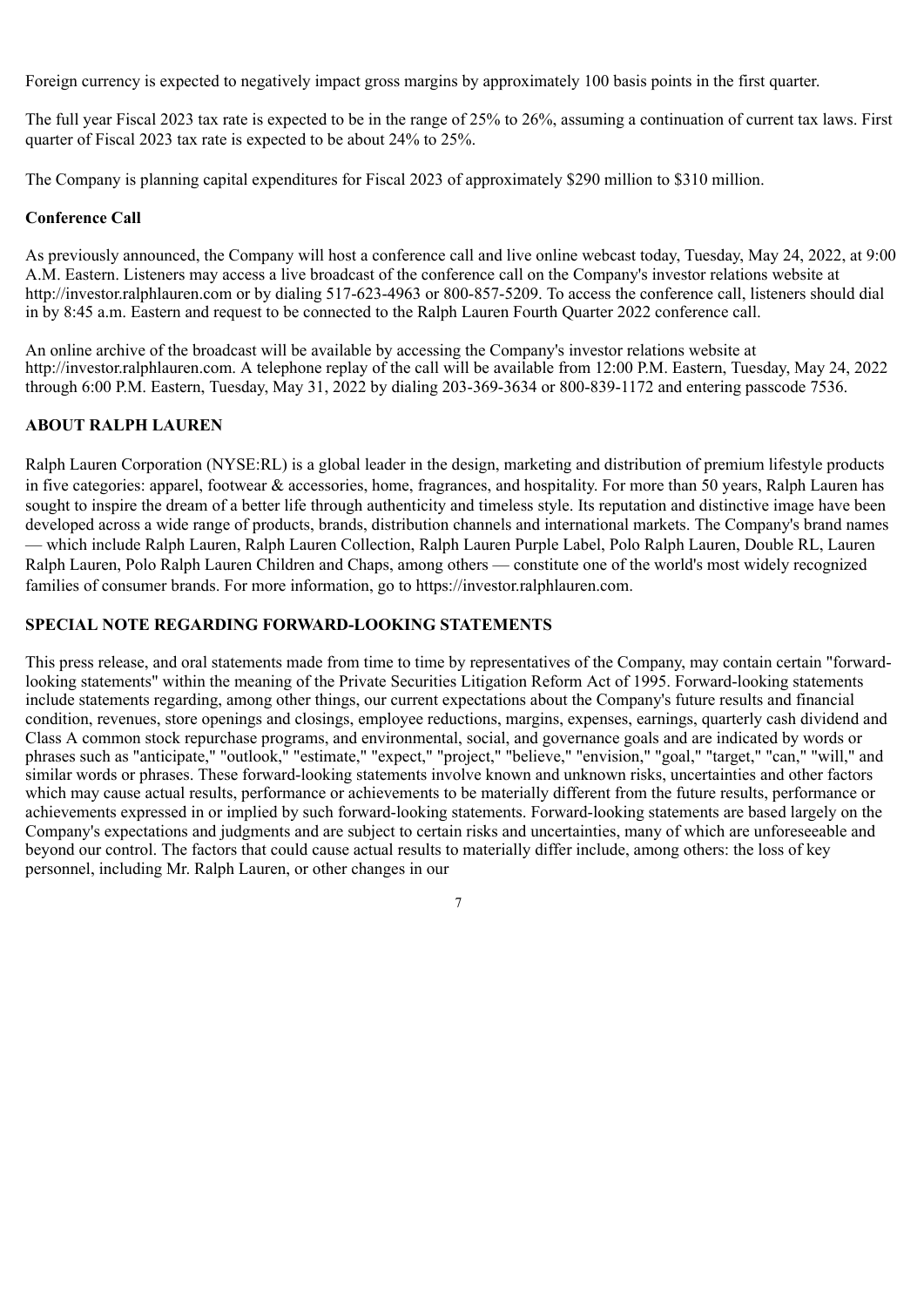executive and senior management team or to our operating structure, including those resulting from the recent reduction to our global workforce in connection with our long-term growth strategy, and our ability to effectively transfer knowledge and maintain adequate controls and procedures during periods of transition; the impact to our business resulting from the COVID-19 pandemic, including periods of reduced operating hours and capacity limits and/or temporary closure of our stores, distribution centers, and corporate facilities, as well as those of our customers, suppliers, and vendors, and potential changes to consumer behavior, spending levels, and/or shopping preferences, such as willingness to congregate in shopping centers or other populated locations; the impact of economic, political, and other conditions on us, our customers, suppliers, vendors, and lenders, including potential business disruptions related to the war between Russia and Ukraine, civil and political unrest, and diplomatic tensions between the U.S. and other countries; the potential impact to our business resulting from supply chain disruptions, including those caused by capacity constraints, closed factories and/or labor shortages (stemming from pandemic diseases, labor disputes, strikes, or otherwise), scarcity of raw materials, and port congestion, which could result in inventory shortages and lost sales; the potential impact to our business resulting from inflationary pressures, including increases in the costs of raw materials, transportation, wages, healthcare, and other benefit-related costs; our ability to recruit and retain employees to operate our retail stores, distribution centers, and various corporate functions; the impact to our business resulting from changes in consumers' ability, willingness, or preferences to purchase discretionary items and luxury retail products, which tends to decline during recessionary periods, and our ability to accurately forecast consumer demand, the failure of which could result in either a buildup or shortage of inventory; our ability to successfully implement our long-term growth strategy; our ability to continue to expand and grow our business internationally and the impact of related changes in our customer, channel, and geographic sales mix as a result, as well as our ability to accelerate growth in certain product categories; our ability to open new retail stores and concession shops, as well as enhance and expand our digital footprint and capabilities, all in an effort to expand our direct-toconsumer presence; our ability to respond to constantly changing fashion and retail trends and consumer demands in a timely manner, develop products that resonate with our existing customers and attract new customers, and execute marketing and advertising programs that appeal to consumers; our ability to effectively manage inventory levels and the increasing pressure on our margins in a highly promotional retail environment; our ability to competitively price our products and create an acceptable value proposition for consumers; our ability to continue to maintain our brand image and reputation and protect our trademarks; our ability to achieve our goals regarding environmental, social, and governance practices, including those related to climate change and our human capital; our ability and the ability of our third-party service providers to secure our respective facilities and systems from, among other things, cybersecurity breaches, acts of vandalism, computer viruses, ransomware, or similar Internet or email events; our efforts to successfully enhance, upgrade, and/or transition our global information technology systems and digital commerce platforms; the potential impact to our business if any of our distribution centers were to become inoperable or inaccessible; the potential impact on our operations and on our suppliers and customers resulting from man-made or natural disasters, including pandemic diseases such as COVID-19, severe weather, geological events, and other catastrophic events; our ability to achieve anticipated operating enhancements and cost reductions from our restructuring plans, as well as the impact to our business resulting from restructuring-related charges, which may be dilutive to our earnings in the short term; the impact to our business resulting from potential costs and obligations related to the early or temporary closure of our stores or termination of our long-term, non-cancellable leases; our ability to maintain adequate levels of liquidity to provide for our cash needs, including our debt obligations, tax obligations, capital expenditures, and potential payment of dividends and repurchases of our Class A common stock, as well as the ability of our customers, suppliers, vendors, and lenders to access sources of liquidity to provide for their own cash needs; the potential impact to our business resulting from the financial difficulties of certain of our large wholesale customers, which may result in consolidations, liquidations, restructurings, and other ownership changes in the retail industry, as well as other changes in the competitive marketplace, including the introduction of new products or pricing changes by our competitors; our ability to access capital markets and maintain compliance with covenants associated with our existing debt instruments; a variety of legal, regulatory, tax, political, and economic risks, including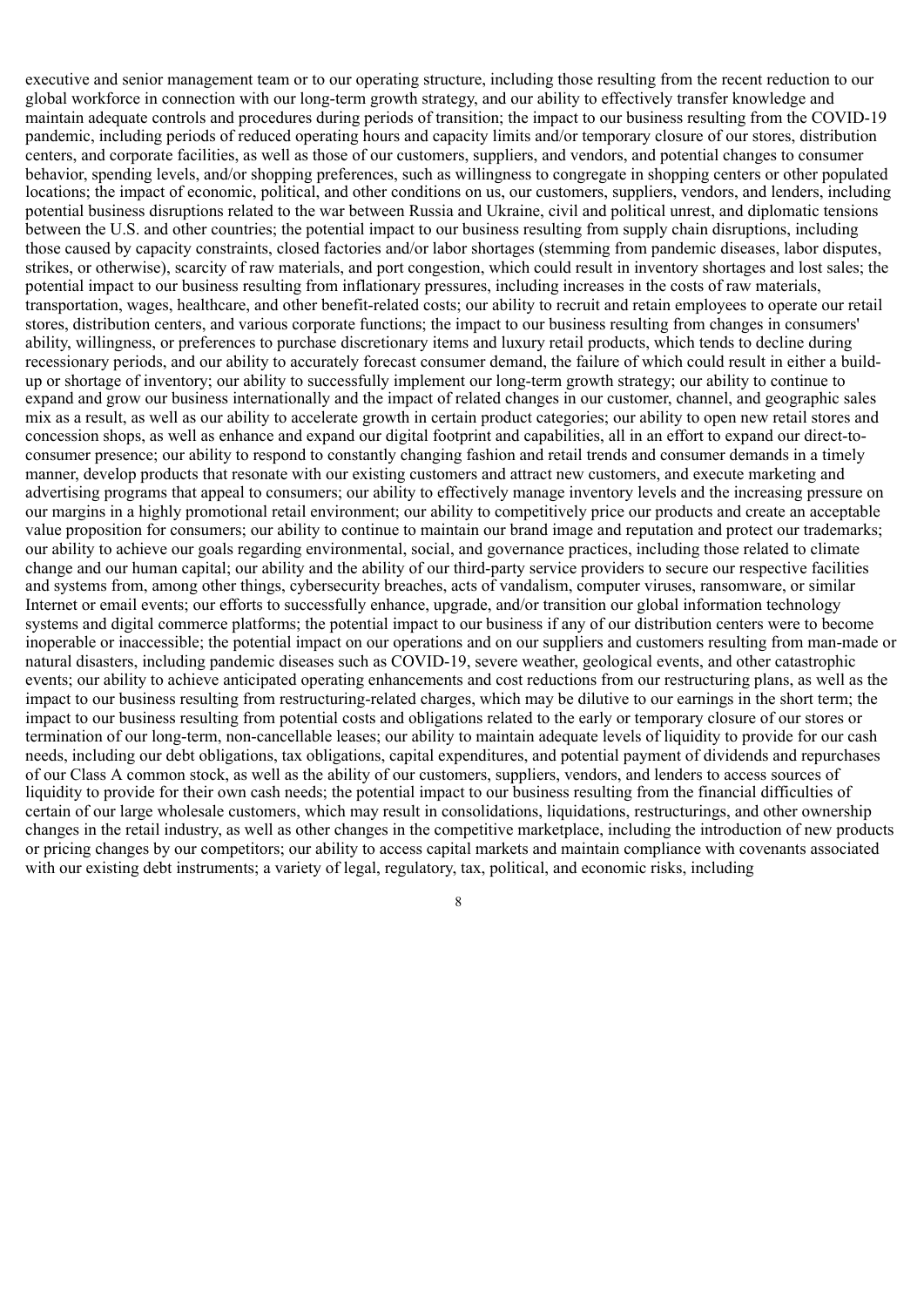risks related to the importation and exportation of products which our operations are currently subject to, or may become subject to as a result of potential changes in legislation, and other risks associated with our international operations, such as compliance with the Foreign Corrupt Practices Act or violations of other anti-bribery and corruption laws prohibiting improper payments, and the burdens of complying with a variety of foreign laws and regulations, including tax laws, trade and labor restrictions, and related laws that may reduce the flexibility of our business; the potential impact to our business resulting from the imposition of additional duties, tariffs, taxes, and other charges or barriers to trade, including those resulting from trade developments between the U.S. and China, and any related impact to global stock markets, as well as our ability to implement mitigating sourcing strategies; changes in our tax obligations and effective tax rate due to a variety of factors, including potential changes in U.S. or foreign tax laws and regulations, accounting rules, or the mix and level of earnings by jurisdiction in future periods that are not currently known or anticipated; our exposure to currency exchange rate fluctuations from both a transactional and translational perspective; the impact to our business of events of unrest and instability that are currently taking place in certain parts of the world, as well as from any terrorist action, retaliation, and the threat of further action or retaliation; the potential impact to the trading prices of our securities if our operating results, Class A common stock share repurchase activity, and/or cash dividend payments differ from investors' expectations; our ability to maintain our credit profile and ratings within the financial community; our intention to introduce new products or brands, or enter into or renew alliances; changes in the business of, and our relationships with, major wholesale customers and licensing partners; our ability to make strategic acquisitions and successfully integrate the acquired businesses into our existing operations; and other risk factors identified in the Company's Annual Report on Form 10-K, Form 10-Q and Form 8-K reports filed with the Securities and Exchange Commission. The Company undertakes no obligation to publicly update or revise any forward-looking statements, whether as a result of new information, future events or otherwise.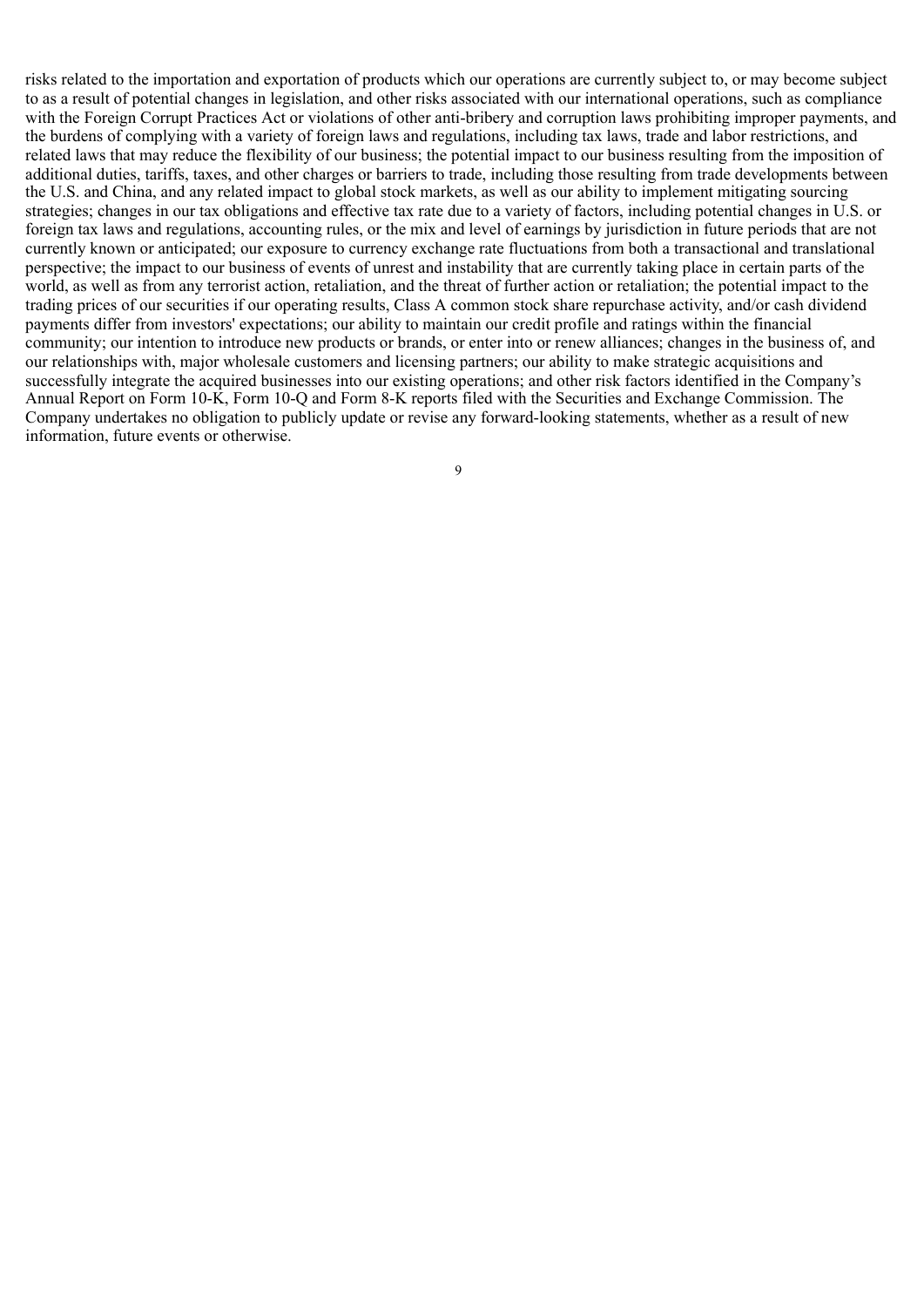#### **RALPH LAUREN CORPORATION CONSOLIDATED BALANCE SHEETS Prepared in accordance with U.S. Generally Accepted Accounting Principles (Unaudited)**

|                                                     | April 2,<br>2022 | March 27,<br>2021 |           |  |
|-----------------------------------------------------|------------------|-------------------|-----------|--|
|                                                     |                  | (millions)        |           |  |
| <b>ASSETS</b>                                       |                  |                   |           |  |
| <b>Current assets:</b>                              |                  |                   |           |  |
| Cash and cash equivalents                           | \$<br>1,863.8    | \$                | 2,579.0   |  |
| Short-term investments                              | 734.6            |                   | 197.5     |  |
| Accounts receivable, net of allowances              | 405.4            |                   | 451.5     |  |
| Inventories                                         | 977.3            |                   | 759.0     |  |
| Income tax receivable                               | 63.7             |                   | 54.4      |  |
| Prepaid expenses and other current assets           | 172.5            |                   | 166.6     |  |
| <b>Total current assets</b>                         | 4,217.3          |                   | 4,208.0   |  |
| Property and equipment, net                         | 969.5            |                   | 1,014.0   |  |
| Operating lease right-of-use assets                 | 1,111.3          |                   | 1,239.5   |  |
| Deferred tax assets                                 | 303.8            |                   | 283.9     |  |
| Goodwill                                            | 908.7            |                   | 934.6     |  |
| Intangible assets, net                              | 102.9            |                   | 121.1     |  |
| Other non-current assets                            | 111.2            |                   | 86.4      |  |
| <b>Total assets</b>                                 | \$<br>7,724.7    | \$                | 7,887.5   |  |
| <b>LIABILITIES AND EQUITY</b>                       |                  |                   |           |  |
| <b>Current liabilities:</b>                         |                  |                   |           |  |
| Current portion of long-term debt                   | \$<br>499.8      | \$                |           |  |
| Accounts payable                                    | 448.7            |                   | 355.9     |  |
| Current income tax payable                          | 53.8             |                   | 50.6      |  |
| Current operating lease liabilities                 | 262.0            |                   | 302.9     |  |
| Accrued expenses and other current liabilities      | 991.4            |                   | 875.4     |  |
| <b>Total current liabilities</b>                    | 2,255.7          |                   | 1,584.8   |  |
| Long-term debt                                      | 1,136.5          |                   | 1,632.9   |  |
| Long-term finance lease liabilities                 | 341.6            |                   | 370.5     |  |
| Long-term operating lease liabilities               | 1,132.2          |                   | 1,294.5   |  |
| Non-current income tax payable                      | 98.9             |                   | 118.7     |  |
| Non-current liability for unrecognized tax benefits | 91.9             |                   | 91.4      |  |
| Other non-current liabilities                       | 131.9            |                   | 190.3     |  |
| <b>Total liabilities</b>                            | 5,188.7          |                   | 5,283.1   |  |
| <b>Equity:</b>                                      |                  |                   |           |  |
| Common stock                                        | 1.3              |                   | 1.3       |  |
| Additional paid-in-capital                          | 2,748.8          |                   | 2,667.1   |  |
| Retained earnings                                   | 6,274.9          |                   | 5,872.9   |  |
| Treasury stock, Class A, at cost                    | (6,308.7)        |                   | (5,816.1) |  |
| Accumulated other comprehensive loss                | (180.3)          |                   | (120.8)   |  |
| <b>Total equity</b>                                 | 2,536.0          |                   | 2,604.4   |  |
|                                                     |                  |                   |           |  |
| <b>Total liabilities and equity</b>                 | \$<br>7,724.7    | \$                | 7,887.5   |  |
| Net Cash & Short-term Investments                   | \$<br>962.1      | \$                | 1,143.6   |  |
| Cash & Short-term Investments                       | 2,598.4          |                   | 2,776.5   |  |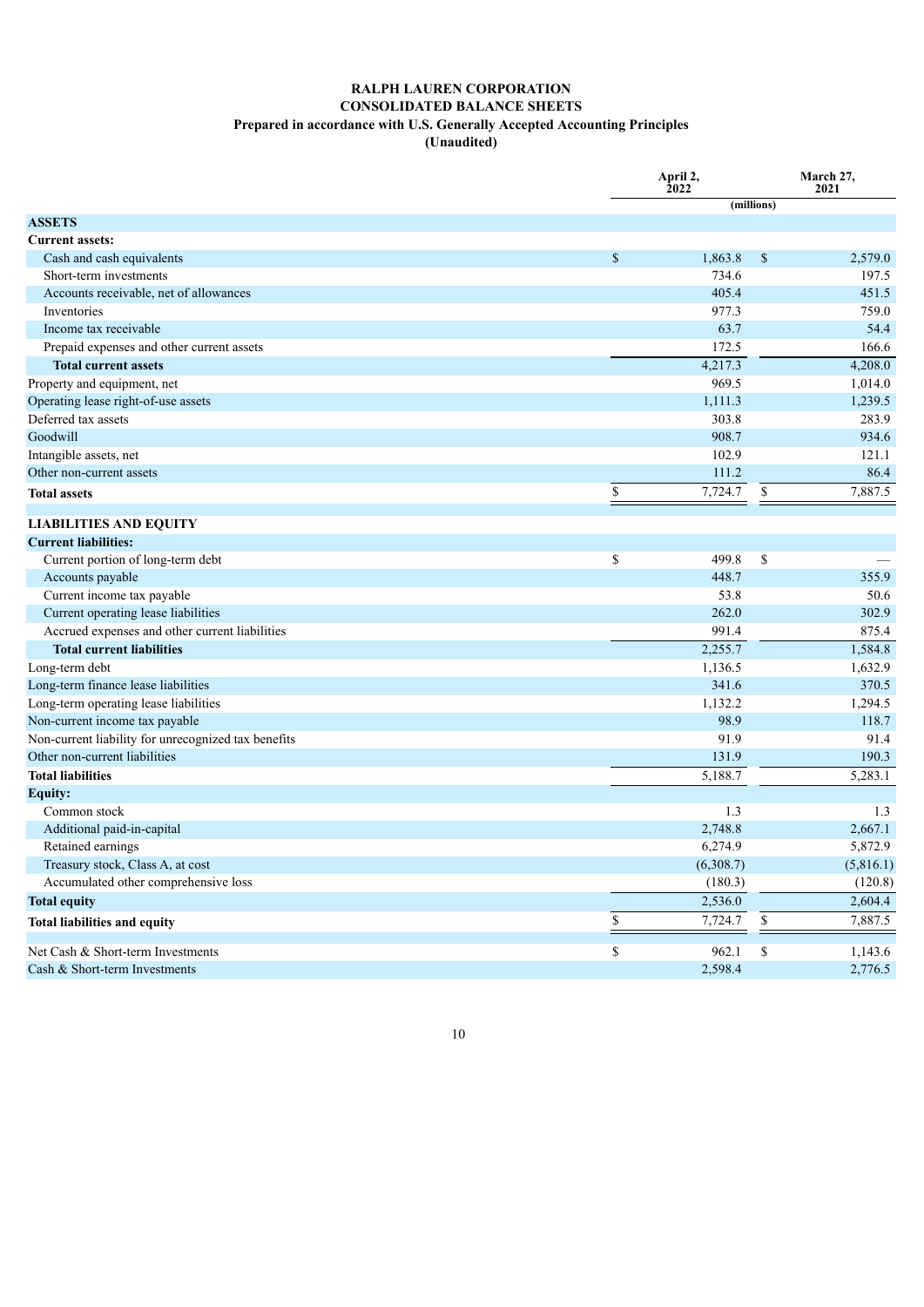# **RALPH LAUREN CORPORATION CONSOLIDATED STATEMENTS OF OPERATIONS Prepared in accordance with U.S. Generally Accepted Accounting Principles**

**(Unaudited)**

|                                               |    | <b>Three Months Ended</b>             |               |                                   |               | <b>Twelve Months Ended</b> |            |                   |  |  |  |
|-----------------------------------------------|----|---------------------------------------|---------------|-----------------------------------|---------------|----------------------------|------------|-------------------|--|--|--|
|                                               |    | April 2,<br>March 27,<br>2022<br>2021 |               |                                   |               | April 2,<br>2022           |            | March 27,<br>2021 |  |  |  |
|                                               |    |                                       |               | (millions, except per share data) |               |                            |            |                   |  |  |  |
| <b>Net revenues</b>                           | \$ | 1,522.7                               | $^{\circ}$    | $1,287.0$ \$                      |               | 6,218.5                    | $^{\circ}$ | 4,400.8           |  |  |  |
| Cost of goods sold                            |    | (556.6)                               |               | (504.1)                           |               | (2,071.0)                  |            | (1, 539.4)        |  |  |  |
| <b>Gross profit</b>                           |    | 966.1                                 |               | 782.9                             |               | 4,147.5                    |            | 2,861.4           |  |  |  |
| Selling, general, and administrative expenses |    | (913.7)                               |               | (755.2)                           |               | (3,305.6)                  |            | (2,638.5)         |  |  |  |
| Impairment of assets                          |    | (2.0)                                 |               | (60.3)                            |               | (21.3)                     |            | (96.0)            |  |  |  |
| Restructuring and other charges, net          |    | (13.6)                                |               | 6.9                               |               | (22.2)                     |            | (170.5)           |  |  |  |
| Total other operating expenses, net           |    | (929.3)                               |               | (808.6)                           |               | (3,349.1)                  |            | (2,905.0)         |  |  |  |
| <b>Operating income (loss)</b>                |    | 36.8                                  |               | (25.7)                            |               | 798.4                      |            | (43.6)            |  |  |  |
| Interest expense                              |    | (13.7)                                |               | (13.9)                            |               | (54.0)                     |            | (48.5)            |  |  |  |
| Interest income                               |    | 1.1                                   |               | 2.2                               |               | 5.5                        |            | 9.7               |  |  |  |
| Other income, net                             |    | 5.1                                   |               | 2.1                               |               | 4.7                        |            | 7.6               |  |  |  |
| Income (loss) before income taxes             |    | 29.3                                  |               | (35.3)                            |               | 754.6                      |            | (74.8)            |  |  |  |
| Income tax provision                          |    | (4.9)                                 |               | (38.8)                            |               | (154.5)                    |            | (46.3)            |  |  |  |
| Net income (loss)                             |    | 24.4                                  | S             | (74.1)                            | -S            | 600.1                      | \$         | (121.1)           |  |  |  |
| Net income (loss) per common share:           |    |                                       |               |                                   |               |                            |            |                   |  |  |  |
| <b>Basic</b>                                  | \$ | 0.34                                  | <sup>\$</sup> | $(1.01)$ \$                       |               | 8.22                       | \$         | (1.65)            |  |  |  |
| Diluted                                       | \$ | 0.34                                  | $\mathcal{S}$ | (1.01)                            | <sup>\$</sup> | 8.07                       | S          | (1.65)            |  |  |  |
| Weighted-average common shares outstanding:   |    |                                       |               |                                   |               |                            |            |                   |  |  |  |
| Basic                                         |    | 71.2                                  |               | 73.6                              |               | 73.0                       |            | 73.5              |  |  |  |
| Diluted                                       |    | 72.5                                  |               | 73.6                              |               | 74.3                       |            | 73.5              |  |  |  |
| Dividends declared per share                  | \$ | 0.6875                                | \$            |                                   |               | 2.75                       | \$         |                   |  |  |  |
|                                               |    |                                       |               |                                   |               |                            |            |                   |  |  |  |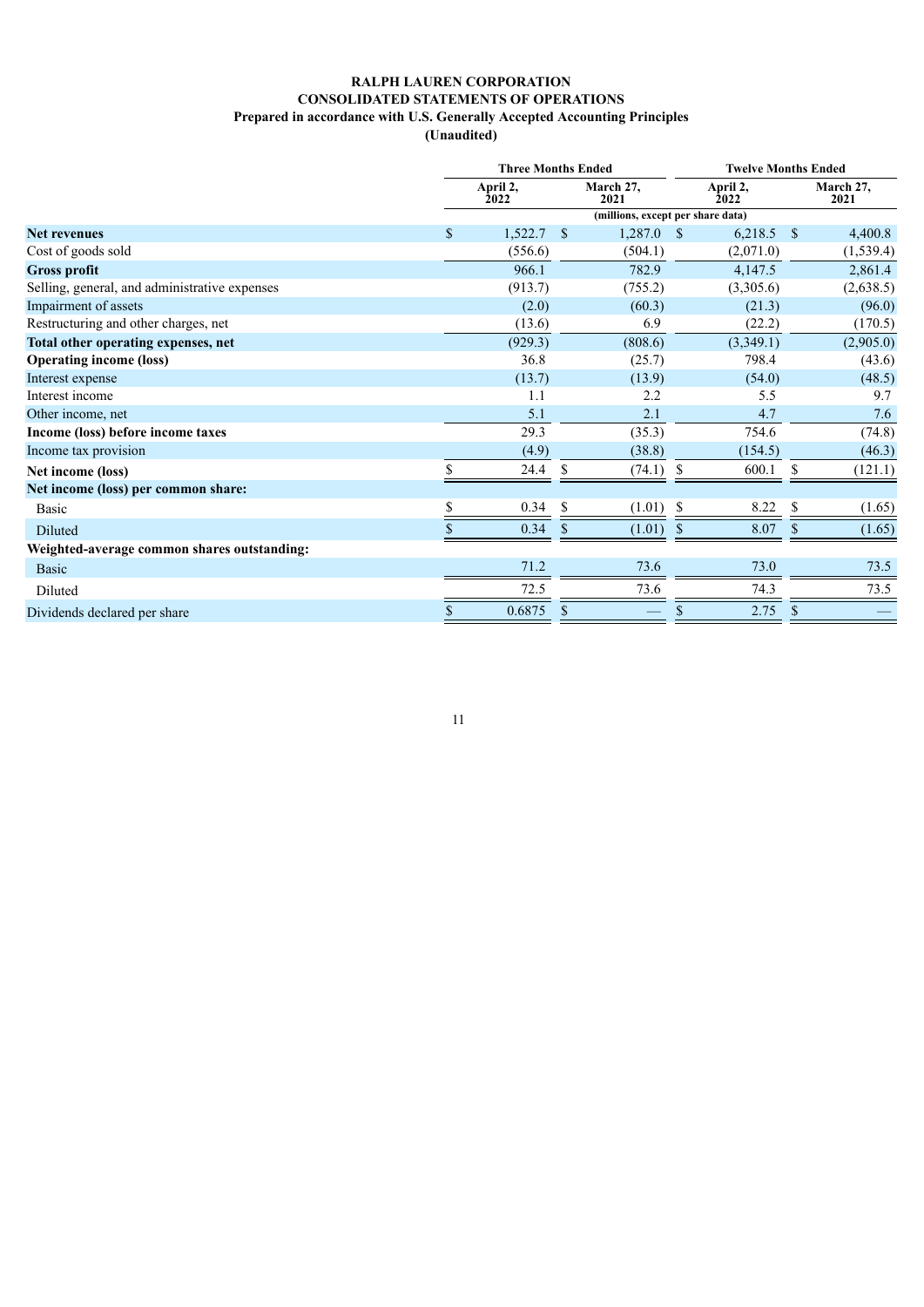### **RALPH LAUREN CORPORATION CONSOLIDATED STATEMENTS OF CASH FLOWS Prepared in accordance with U.S. Generally Accepted Accounting Principles**

**(Unaudited)**

|                                                                                          | <b>Twelve Months Ended</b> |                  |             |                   |
|------------------------------------------------------------------------------------------|----------------------------|------------------|-------------|-------------------|
|                                                                                          |                            | April 2,<br>2022 |             | March 27,<br>2021 |
|                                                                                          |                            |                  | (millions)  |                   |
| Cash flows from operating activities:                                                    |                            |                  |             |                   |
| Net income (loss)                                                                        | \$                         | 600.1            | \$          | (121.1)           |
| Adjustments to reconcile net income (loss) to net cash provided by operating activities: |                            |                  |             |                   |
| Depreciation and amortization expense                                                    |                            | 229.7            |             | 247.6             |
| Deferred income tax expense (benefit)                                                    |                            | (46.1)           |             | 35.6              |
| Non-cash stock-based compensation expense                                                |                            | 81.7             |             | 72.7              |
| Non-cash impairment of assets                                                            |                            | 21.3             |             | 96.0              |
| Bad debt reversals                                                                       |                            | (2.2)            |             | (27.6)            |
| Other non-cash charges                                                                   |                            | 1.0              |             | 1.8               |
| Changes in operating assets and liabilities:                                             |                            |                  |             |                   |
| Accounts receivable                                                                      |                            | 32.4             |             | (143.0)           |
| Inventories                                                                              |                            | (269.3)          |             | 3.7               |
| Prepaid expenses and other current assets                                                |                            | (28.3)           |             | 5.2               |
| Accounts payable and accrued liabilities                                                 |                            | 194.6            |             | 293.6             |
| Income tax receivables and payables                                                      |                            | (62.3)           |             | (37.8)            |
| Operating lease right-of-use assets and liabilities, net                                 |                            | (61.6)           |             | (30.2)            |
| Other balance sheet changes                                                              |                            | 24.9             |             | (15.6)            |
| Net cash provided by operating activities                                                |                            | 715.9            |             | 380.9             |
| Cash flows from investing activities:                                                    |                            |                  |             |                   |
| Capital expenditures                                                                     |                            | (166.9)          |             | (107.8)           |
| Purchases of investments                                                                 |                            | (1,510.6)        |             | (704.6)           |
| Proceeds from sales and maturities of investments                                        |                            | 964.6            |             | 1,007.2           |
| Settlement of net investment hedges                                                      |                            |                  |             | 3.7               |
| Other investing activities                                                               |                            | (5.0)            |             | (3.5)             |
| Net cash provided by (used in) investing activities                                      |                            | (717.9)          |             | 195.0             |
| Cash flows from financing activities:                                                    |                            |                  |             |                   |
| Repayments of credit facility borrowings                                                 |                            |                  |             | (475.0)           |
| Proceeds from the issuance of long-term debt                                             |                            |                  |             | 1,241.9           |
| Repayments of long-term debt                                                             |                            |                  |             | (300.0)           |
| Payments of finance lease obligations                                                    |                            | (23.1)           |             | (13.9)            |
| Payments of dividends                                                                    |                            | (150.0)          |             | (49.8)            |
| Repurchases of common stock, including shares surrendered for tax withholdings           |                            | (492.6)          |             | (37.7)            |
| Other financing activities                                                               |                            |                  |             | (8.7)             |
| Net cash provided by (used in) financing activities                                      |                            | (665.7)          |             | 356.8             |
| Effect of exchange rate changes on cash, cash equivalents, and restricted cash           |                            | (48.3)           |             | 25.5              |
| Net increase (decrease) in cash, cash equivalents, and restricted cash                   |                            | (716.0)          |             | 958.2             |
| Cash, cash equivalents, and restricted cash at beginning of period                       |                            | 2,588.0          |             | 1,629.8           |
| Cash, cash equivalents, and restricted cash at end of period                             | \$                         | 1,872.0          | $\mathbf S$ | 2,588.0           |
|                                                                                          |                            |                  |             |                   |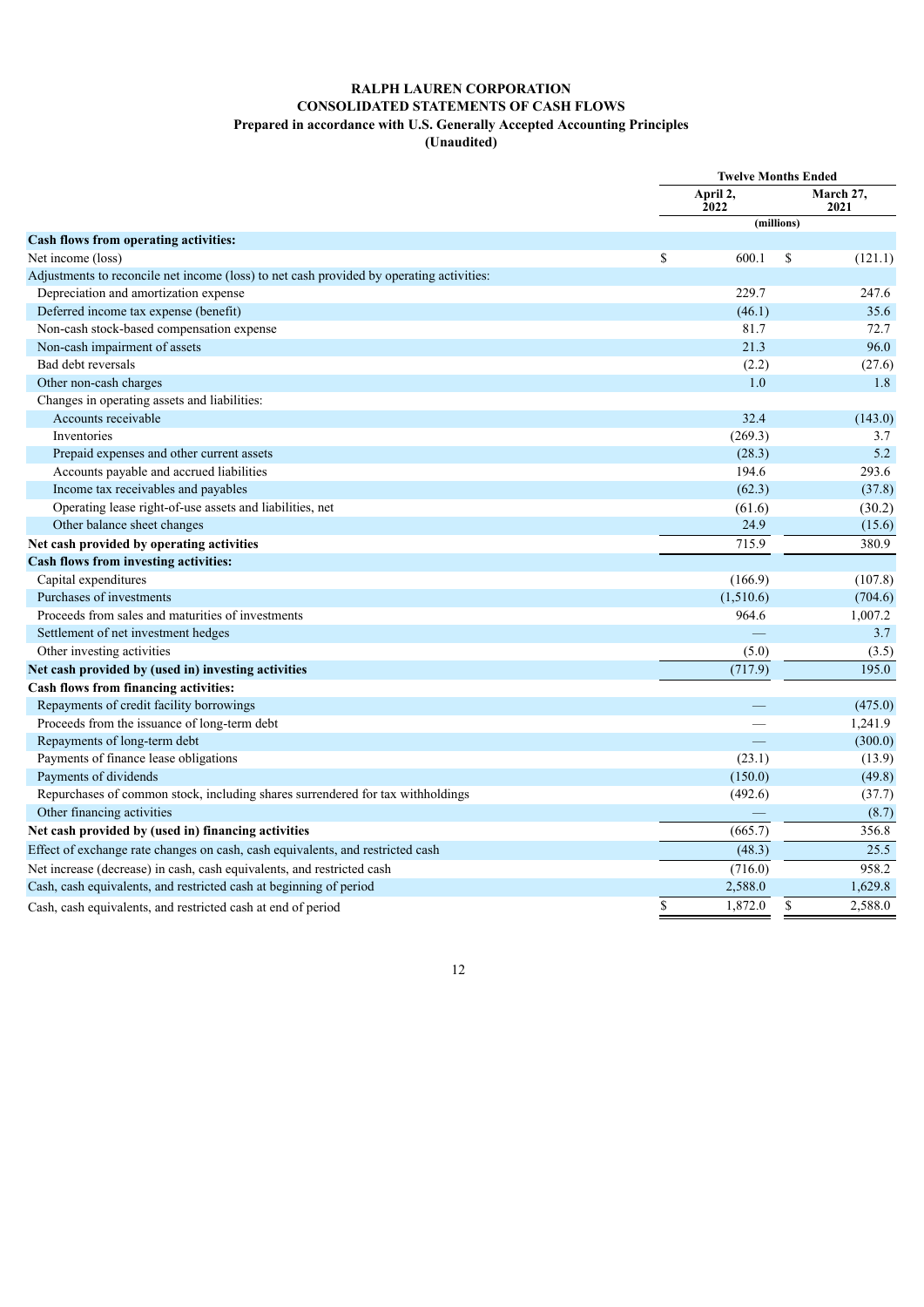### **RALPH LAUREN CORPORATION SEGMENT INFORMATION (Unaudited)**

|                                                  | <b>Three Months Ended</b> |             |                   |             | <b>Twelve Months Ended</b> |             |                   |  |  |  |
|--------------------------------------------------|---------------------------|-------------|-------------------|-------------|----------------------------|-------------|-------------------|--|--|--|
|                                                  | April 2,<br>2022          |             | March 27,<br>2021 |             | April 2,<br>2022           |             | March 27,<br>2021 |  |  |  |
|                                                  |                           |             |                   | (millions)  |                            |             |                   |  |  |  |
| <b>Net revenues:</b>                             |                           |             |                   |             |                            |             |                   |  |  |  |
| North America                                    | \$<br>674.3               | \$          | 569.0             | \$          | 2,968.2                    | \$          | 1,992.4           |  |  |  |
| Europe                                           | 467.4                     |             | 370.1             |             | 1,780.7                    |             | 1,165.9           |  |  |  |
| Asia                                             | 346.1                     |             | 289.4             |             | 1,286.8                    |             | 1,027.5           |  |  |  |
| Other non-reportable segments                    | 34.9                      |             | 58.5              |             | 182.8                      |             | 215.0             |  |  |  |
| Total net revenues                               | 1,522.7                   | \$          | 1,287.0           | \$          | 6,218.5                    | \$          | 4,400.8           |  |  |  |
|                                                  |                           |             |                   |             |                            |             |                   |  |  |  |
| <b>Operating income (loss):</b>                  |                           |             |                   |             |                            |             |                   |  |  |  |
| North America                                    | \$<br>90.2                | $\mathbf S$ | 69.4              | $\mathbf S$ | 676.7                      | $\mathbf S$ | 334.0             |  |  |  |
| Europe                                           | 90.6                      |             | 68.5              |             | 444.0                      |             | 189.3             |  |  |  |
| Asia                                             | 39.4                      |             | 27.6              |             | 228.8                      |             | 148.2             |  |  |  |
| Other non-reportable segments                    | 32.2                      |             | (5.2)             |             | 138.4                      |             | 32.4              |  |  |  |
|                                                  | 252.4                     |             | 160.3             |             | 1,487.9                    |             | 703.9             |  |  |  |
| Unallocated corporate expenses                   | (202.0)                   |             | (192.9)           |             | (667.3)                    |             | (577.0)           |  |  |  |
| Unallocated restructuring and other charges, net | (13.6)                    |             | 6.9               |             | (22.2)                     |             | (170.5)           |  |  |  |
| Total operating income (loss)                    | \$<br>36.8                | \$          | (25.7)            | S           | 798.4                      | \$          | (43.6)            |  |  |  |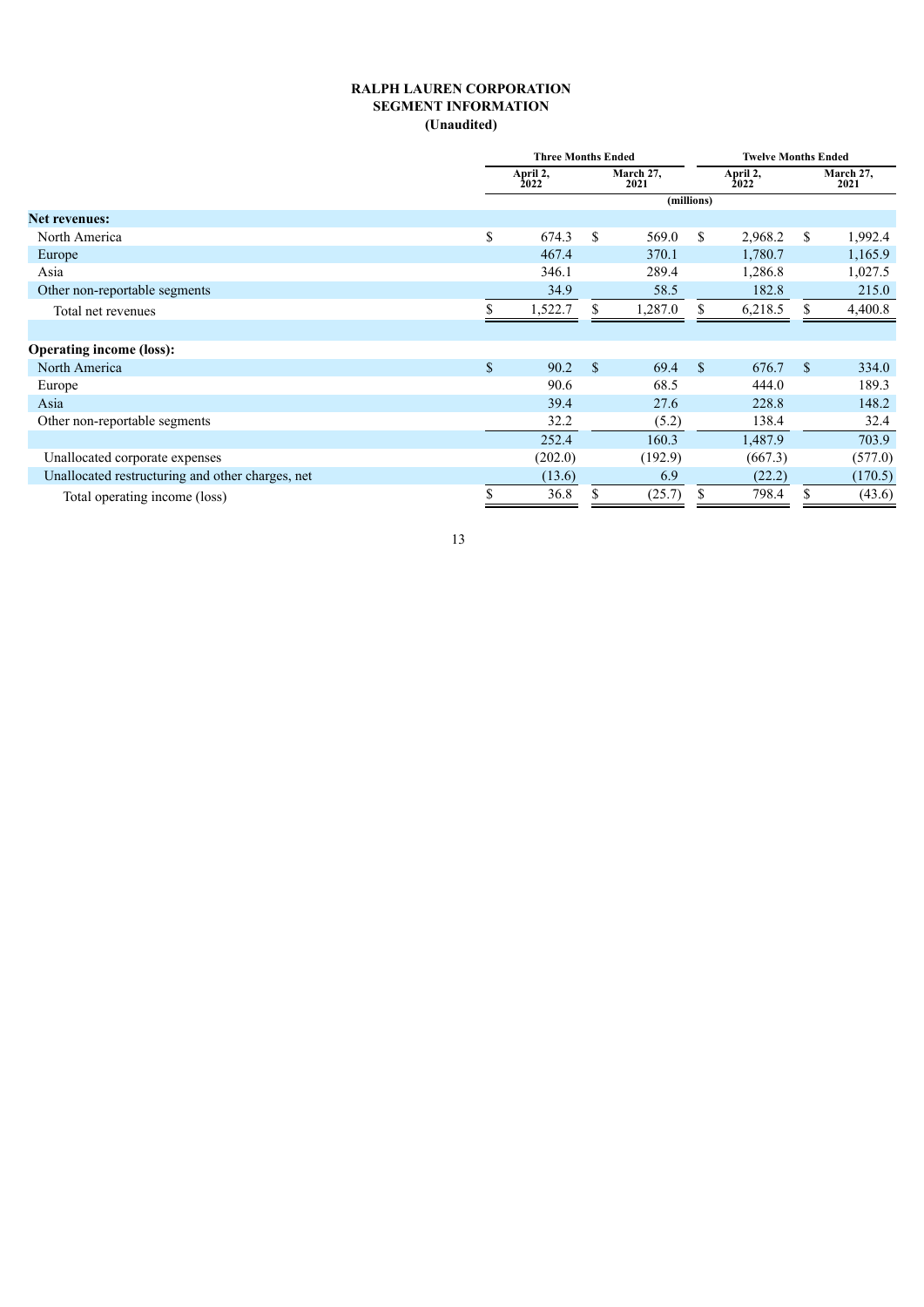### **RALPH LAUREN CORPORATION CONSTANT CURRENCY FINANCIAL MEASURES (Unaudited)**

### **Comparable Store Sales Data**

|                                       | <b>April 2, 2022</b>                |                               |  |  |  |  |  |  |
|---------------------------------------|-------------------------------------|-------------------------------|--|--|--|--|--|--|
|                                       | <b>Three Months</b><br><b>Ended</b> | <b>Twelve Months</b><br>Ended |  |  |  |  |  |  |
|                                       | % Change                            | % Change                      |  |  |  |  |  |  |
|                                       | <b>Constant Currency</b>            | <b>Constant Currency</b>      |  |  |  |  |  |  |
| North America:                        |                                     |                               |  |  |  |  |  |  |
| Digital commerce                      | 27%                                 | $35\%$                        |  |  |  |  |  |  |
| Brick and mortar                      | 19 %                                | 55 %                          |  |  |  |  |  |  |
| <b>Total North America</b>            | $21\%$                              | 49 %                          |  |  |  |  |  |  |
| Europe:                               |                                     |                               |  |  |  |  |  |  |
| Digital commerce                      | $(2\%)$                             | 18 %                          |  |  |  |  |  |  |
| Brick and mortar                      | 145 %                               | 75 %                          |  |  |  |  |  |  |
| Total Europe                          | 77 %                                | $57\%$                        |  |  |  |  |  |  |
| Asia:                                 |                                     |                               |  |  |  |  |  |  |
| Digital commerce                      | 46 %                                | 54 %                          |  |  |  |  |  |  |
| Brick and mortar                      | $10\%$                              | 15 %                          |  |  |  |  |  |  |
| <b>Total Asia</b>                     | 12 %                                | $17\%$                        |  |  |  |  |  |  |
| <b>Total Ralph Lauren Corporation</b> | $26\%$                              | 40 %                          |  |  |  |  |  |  |

# **Operating Segment Net Revenues Data**

|                               | <b>Three Months Ended</b> |            |                   | % Change       |                      |  |  |  |  |  |
|-------------------------------|---------------------------|------------|-------------------|----------------|----------------------|--|--|--|--|--|
|                               | April 2,<br><b>2022</b>   |            | March 27,<br>2021 | As<br>Reported | Constant<br>Currency |  |  |  |  |  |
|                               |                           | (millions) |                   |                |                      |  |  |  |  |  |
| North America                 | 674.3                     |            | 569.0             | $18.5\%$       | $18.4\%$             |  |  |  |  |  |
| Europe                        | 467.4                     |            | 370.1             | $26.3\%$       | 34.1%                |  |  |  |  |  |
| Asia                          | 346.1                     |            | 289.4             | $19.6\%$       | $25.9\%$             |  |  |  |  |  |
| Other non-reportable segments | 34.9                      |            | 58.5              | $(40.3\% )$    | $(40.2\% )$          |  |  |  |  |  |
| Net revenues                  | 1,522.7                   |            | 1,287.0           | 18.3 %         | 21.9%                |  |  |  |  |  |

|                               | <b>Twelve Months Ended</b> |            |                   | % Change              |                      |  |  |  |  |
|-------------------------------|----------------------------|------------|-------------------|-----------------------|----------------------|--|--|--|--|
|                               | April 2,<br>2022           |            | March 27,<br>2021 | As<br><b>Reported</b> | Constant<br>Currency |  |  |  |  |
|                               |                            | (millions) |                   |                       |                      |  |  |  |  |
| North America                 | 2,968.2                    |            | 1,992.4           | 49.0 $%$              | 48.8%                |  |  |  |  |
| Europe                        | 1,780.7                    |            | 1,165.9           | 52.7%                 | 53.8%                |  |  |  |  |
| Asia                          | 1,286.8                    |            | 1,027.5           | $25.2\%$              | 26.8%                |  |  |  |  |
| Other non-reportable segments | 182.8                      |            | 215.0             | $(15.0\%)$            | $(15.0\%)$           |  |  |  |  |
| Net revenues                  | 6,218.5                    |            | 4,400.8           | 41.3 $%$              | 41.9%                |  |  |  |  |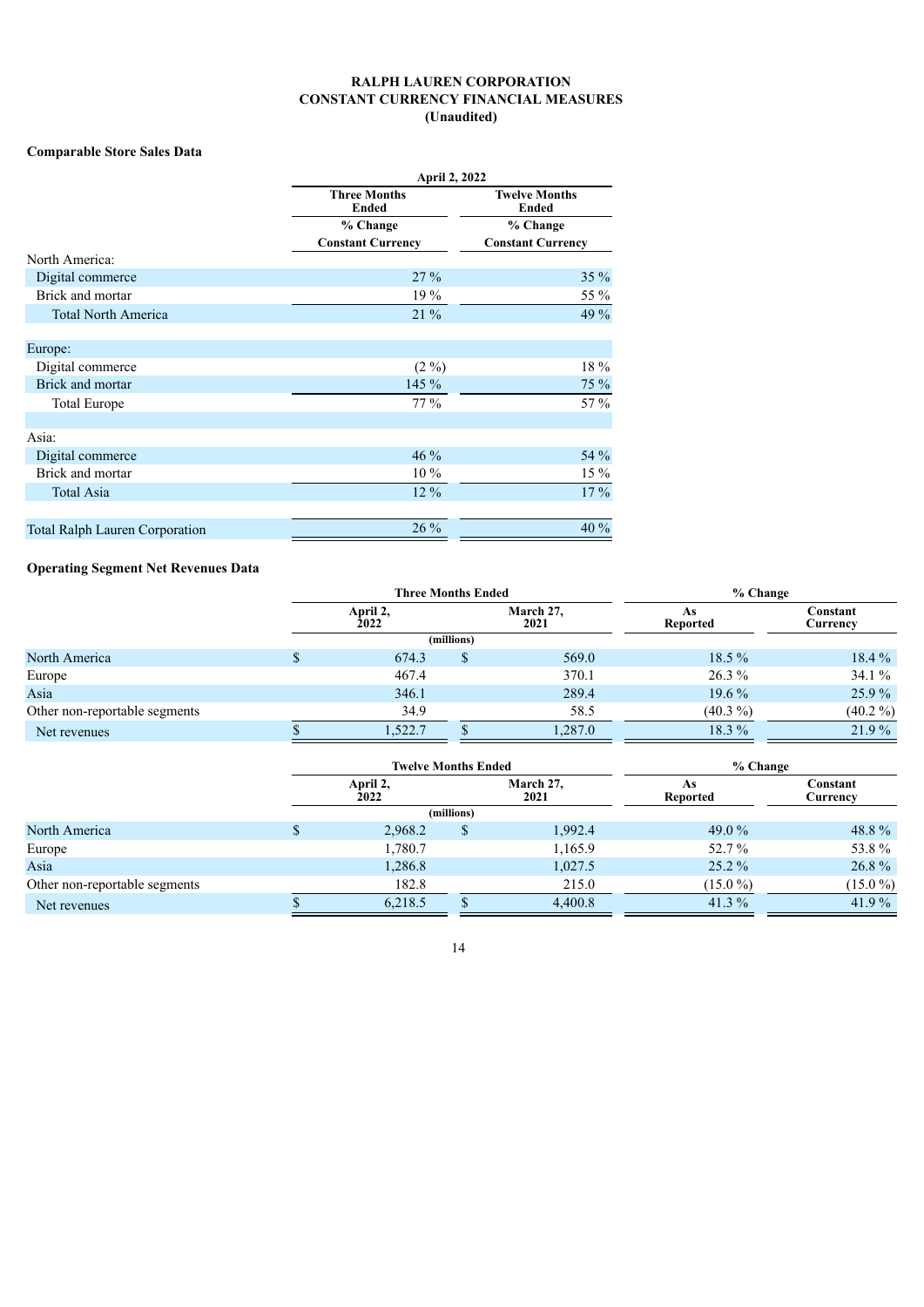#### **RALPH LAUREN CORPORATION NET REVENUES BY SALES CHANNEL (Unaudited)**

|                         | <b>April 2, 2022</b> |   |       |               |       |            |      |              |                         | <b>March 27, 2021</b> |       |                           |       |      |                          |       |      |              |         |
|-------------------------|----------------------|---|-------|---------------|-------|------------|------|--------------|-------------------------|-----------------------|-------|---------------------------|-------|------|--------------------------|-------|------|--------------|---------|
| <b>North</b><br>America |                      |   |       | Asia          | Other |            |      | <b>Total</b> | <b>North</b><br>America |                       |       | Europe                    |       | Asia |                          | Other |      | <b>Total</b> |         |
|                         |                      |   |       |               |       | (millions) |      |              |                         |                       |       |                           |       |      |                          |       |      |              |         |
|                         |                      |   |       |               |       |            |      |              |                         |                       |       |                           |       |      |                          |       |      |              |         |
| S                       | 406.1                | S | 181.6 |               | 322.0 | S          |      |              | 909.7                   | S                     | 303.8 |                           | 97.8  | -S   | 268.9                    |       | 22.6 |              | 693.1   |
|                         | 268.2                |   | 285.8 |               | 24.1  |            | 0.4  |              | 578.5                   |                       | 265.2 |                           | 272.3 |      | 20.5                     |       | 4.2  |              | 562.2   |
|                         |                      |   |       |               | $-$   |            | 34.5 |              | 34.5                    |                       |       |                           |       |      | $\overline{\phantom{a}}$ |       | 31.7 |              | 31.7    |
|                         | 674.3                |   | 467.4 |               | 346.1 |            | 34.9 |              | .522.7                  |                       | 569.0 |                           | 370.1 |      | 289.4                    |       | 58.5 |              | 1,287.0 |
|                         |                      |   |       | <b>Europe</b> |       |            |      |              |                         |                       |       | <b>Three Months Ended</b> |       |      |                          |       |      |              |         |

|                       |                         |               |             |                       |  | <b>Twelve Months Ended</b> |  |                         |                       |         |  |                          |     |       |  |              |
|-----------------------|-------------------------|---------------|-------------|-----------------------|--|----------------------------|--|-------------------------|-----------------------|---------|--|--------------------------|-----|-------|--|--------------|
|                       | <b>April 2, 2022</b>    |               |             |                       |  |                            |  |                         | <b>March 27, 2021</b> |         |  |                          |     |       |  |              |
|                       | <b>North</b><br>America | <b>Europe</b> | Asia        | Other                 |  | <b>Total</b>               |  | <b>North</b><br>America |                       | Europe  |  | Asia                     |     | Other |  | <b>Total</b> |
|                       | (millions)              |               |             |                       |  |                            |  |                         |                       |         |  |                          |     |       |  |              |
| <b>Sales Channel:</b> |                         |               |             |                       |  |                            |  |                         |                       |         |  |                          |     |       |  |              |
| Retail                | 1,878.6<br>\$           | 828.3<br>\$.  | .207.4<br>S | 27.2<br><sup>\$</sup> |  | 3,941.5                    |  | 1,214.1                 |                       | 517.1   |  | 968.4                    | \$. | 80.2  |  | 2,779.8      |
| Wholesale             | 1,089.6                 | 952.4         | 79.4        | 5.9                   |  | 2,127.3                    |  | 778.3                   |                       | 648.8   |  | 59.1                     |     | 12.4  |  | 1,498.6      |
| Licensing             |                         |               |             | 149.7                 |  | 149.7                      |  | __                      |                       |         |  | $\overline{\phantom{m}}$ |     | 122.4 |  | 122.4        |
| Net revenues          | 2,968.2                 | ,780.7        | .286.8      | 182.8                 |  | 6,218.5                    |  | 1,992.4                 |                       | 1,165.9 |  | .027.5                   |     | 215.0 |  | 4,400.8      |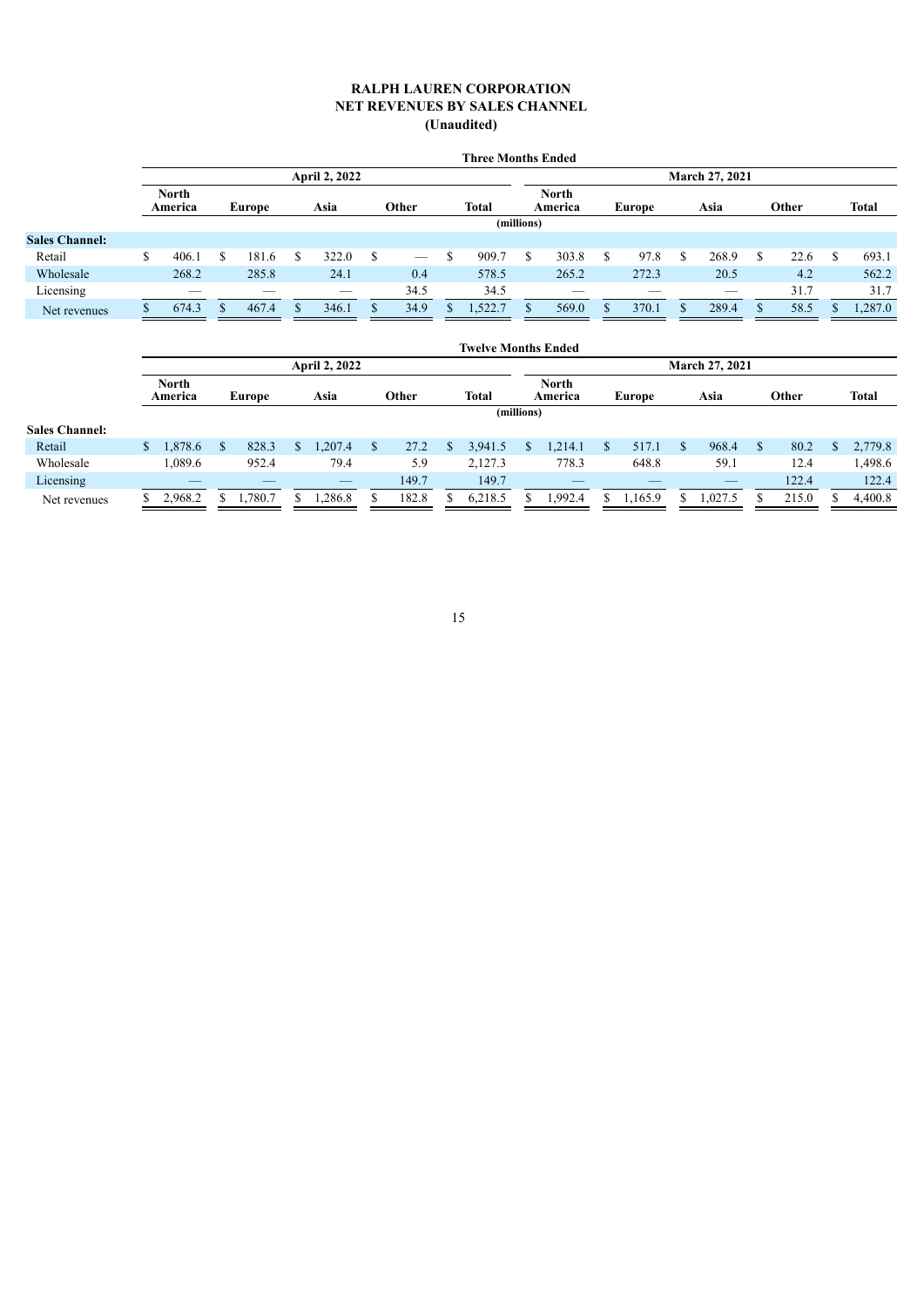# **RALPH LAUREN CORPORATION GLOBAL RETAIL STORE NETWORK (Unaudited)**

|                                                        | April 2,<br>2022 | March 27,<br>2021 |
|--------------------------------------------------------|------------------|-------------------|
| <b>North America</b>                                   |                  |                   |
| Ralph Lauren Stores                                    | 46               | 40                |
| Polo Factory Stores                                    | 193              | 193               |
| <b>Total Directly Operated Stores</b>                  | 239              | 233               |
| Concessions                                            |                  |                   |
| <b>Europe</b>                                          |                  |                   |
| Ralph Lauren Stores                                    | 36               | 32                |
| Polo Factory Stores                                    | 59               | 60                |
| <b>Total Directly Operated Stores</b>                  | 95               | 92                |
| Concessions                                            | 29               | 29                |
| Asia                                                   |                  |                   |
| Ralph Lauren Stores                                    | 93               | 79                |
| Polo Factory Stores                                    | 77               | $72\,$            |
| <b>Total Directly Operated Stores</b>                  | 170              | 151               |
| Concessions                                            | 654              | 616               |
| Other                                                  |                  |                   |
| <b>Club Monaco Stores</b>                              |                  | 72                |
| <b>Club Monaco Concessions</b>                         |                  | 4                 |
| <b>Global Directly Operated Stores and Concessions</b> |                  |                   |
| Ralph Lauren Stores                                    | 175              | 151               |
| Polo Factory Stores                                    | 329              | 325               |
| Club Monaco Stores                                     |                  | 72                |
| <b>Total Directly Operated Stores</b>                  | 504              | 548               |
| Concessions                                            | 684              | 650               |
| <b>Global Licensed Stores</b>                          |                  |                   |
| <b>Total Licensed Stores</b>                           | 148              | 282               |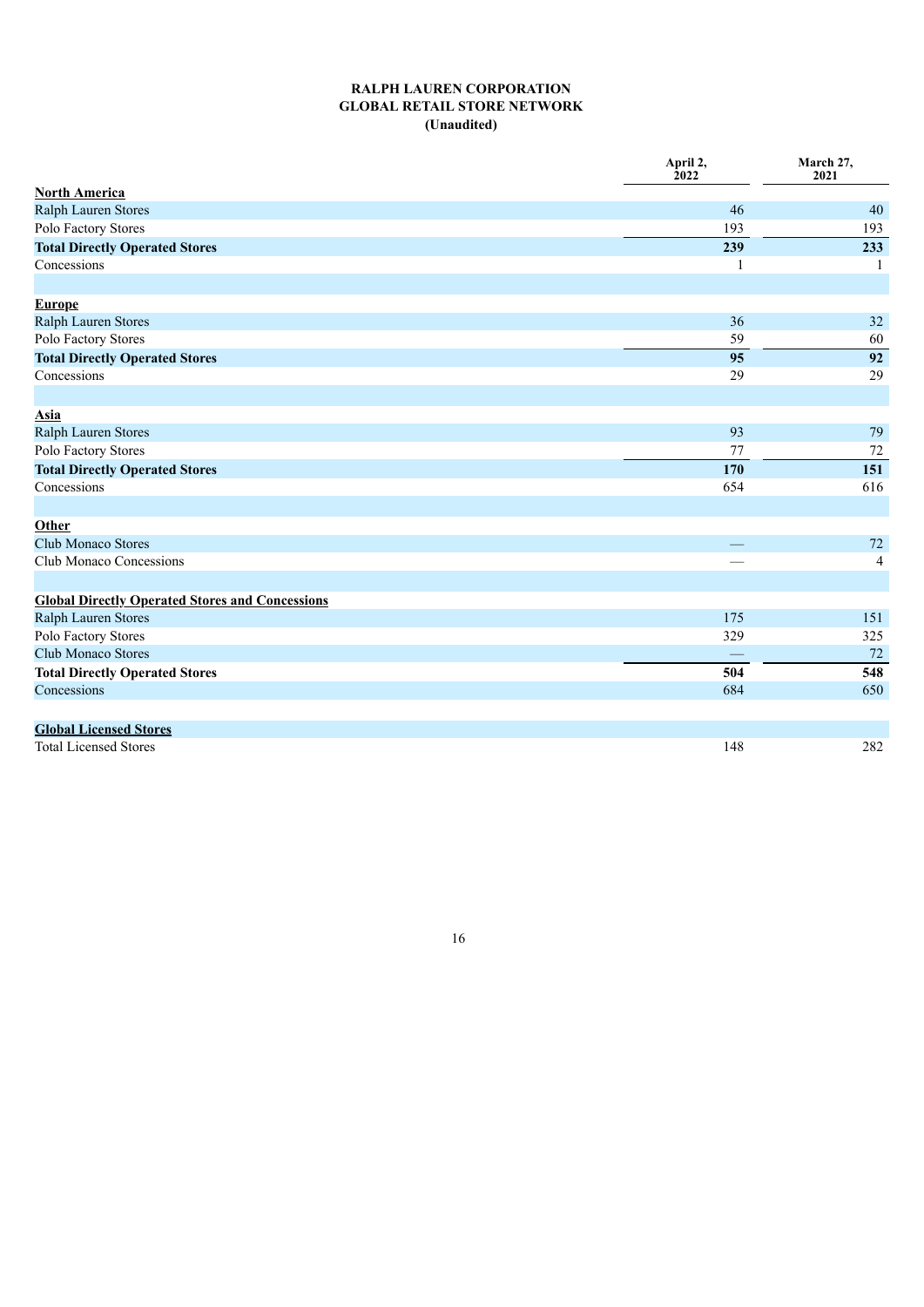|                                                                          |              |                       |               | <b>Three Months Ended</b>                     |              |                       |
|--------------------------------------------------------------------------|--------------|-----------------------|---------------|-----------------------------------------------|--------------|-----------------------|
|                                                                          |              |                       |               | <b>April 2, 2022</b>                          |              |                       |
|                                                                          |              | As<br><b>Reported</b> |               | <b>Total</b><br>Adjustments <sup>(a)(b)</sup> |              | As<br><b>Adjusted</b> |
|                                                                          |              |                       |               | (millions, except per share data)             |              |                       |
| Net revenues                                                             | $\mathbf S$  | 1,522.7               | <sup>\$</sup> |                                               | S            | 1,522.7               |
| Gross profit                                                             |              | 966.1                 |               | (1.8)                                         |              | 964.3                 |
| Gross profit margin                                                      |              | 63.4%                 |               |                                               |              | 63.3%                 |
| Total other operating expenses, net                                      |              | (929.3)               |               | 19.2                                          |              | (910.1)               |
| Operating expense margin                                                 |              | 61.0%                 |               |                                               |              | 59.8%                 |
| Operating income                                                         |              | 36.8                  |               | 17.4                                          |              | 54.2                  |
| Operating margin                                                         |              | 2.4%                  |               |                                               |              | $3.6\%$               |
| Other non-operating expense, net                                         |              | (7.5)                 |               |                                               |              | (7.5)                 |
| Income before income taxes                                               |              | 29.3                  |               | 17.4                                          |              | 46.7                  |
| Income tax provision                                                     |              | (4.9)                 |               | (6.0)                                         |              | (10.9)                |
| Effective tax rate                                                       |              | 16.8%                 |               |                                               |              | 23.4%                 |
| Net income                                                               | $\mathbb{S}$ | 24.4                  | $\mathbb{S}$  | 11.4                                          | $\mathbb{S}$ | 35.8                  |
| Net income per diluted common share                                      | \$           | 0.34                  |               |                                               | \$           | 0.49                  |
| Weighted average common shares outstanding - Diluted                     |              | 72.5                  |               |                                               |              |                       |
| <b>SEGMENT INFORMATION - OPERATING INCOME:</b>                           |              |                       |               |                                               |              |                       |
| North America                                                            | \$           | 90.2                  | $\mathbf S$   | 0.2                                           | $\mathbb{S}$ | 90.4                  |
| Operating margin                                                         |              | 13.4%                 |               |                                               |              | 13.4%                 |
| Europe                                                                   |              | 90.6                  |               | 3.6                                           |              | 94.2                  |
| Operating margin                                                         |              | 19.4%                 |               |                                               |              | 20.2%                 |
| Asia                                                                     |              | 39.4                  |               |                                               |              | 39.4                  |
| Operating margin                                                         |              | 11.4%                 |               |                                               |              | 11.4%                 |
| Other non-reportable segments                                            |              | 32.2                  |               |                                               |              | 32.2                  |
| Operating margin                                                         |              | 92.2%                 |               |                                               |              | 92.2%                 |
| Unallocated corporate expenses and restructuring $\&$ other charges, net |              | (215.6)               |               | 13.6                                          |              | (202.0)               |
| Total operating income                                                   | $\mathbb{S}$ | 36.8                  | \$            | 17.4                                          | $\mathbb{S}$ | 54.2                  |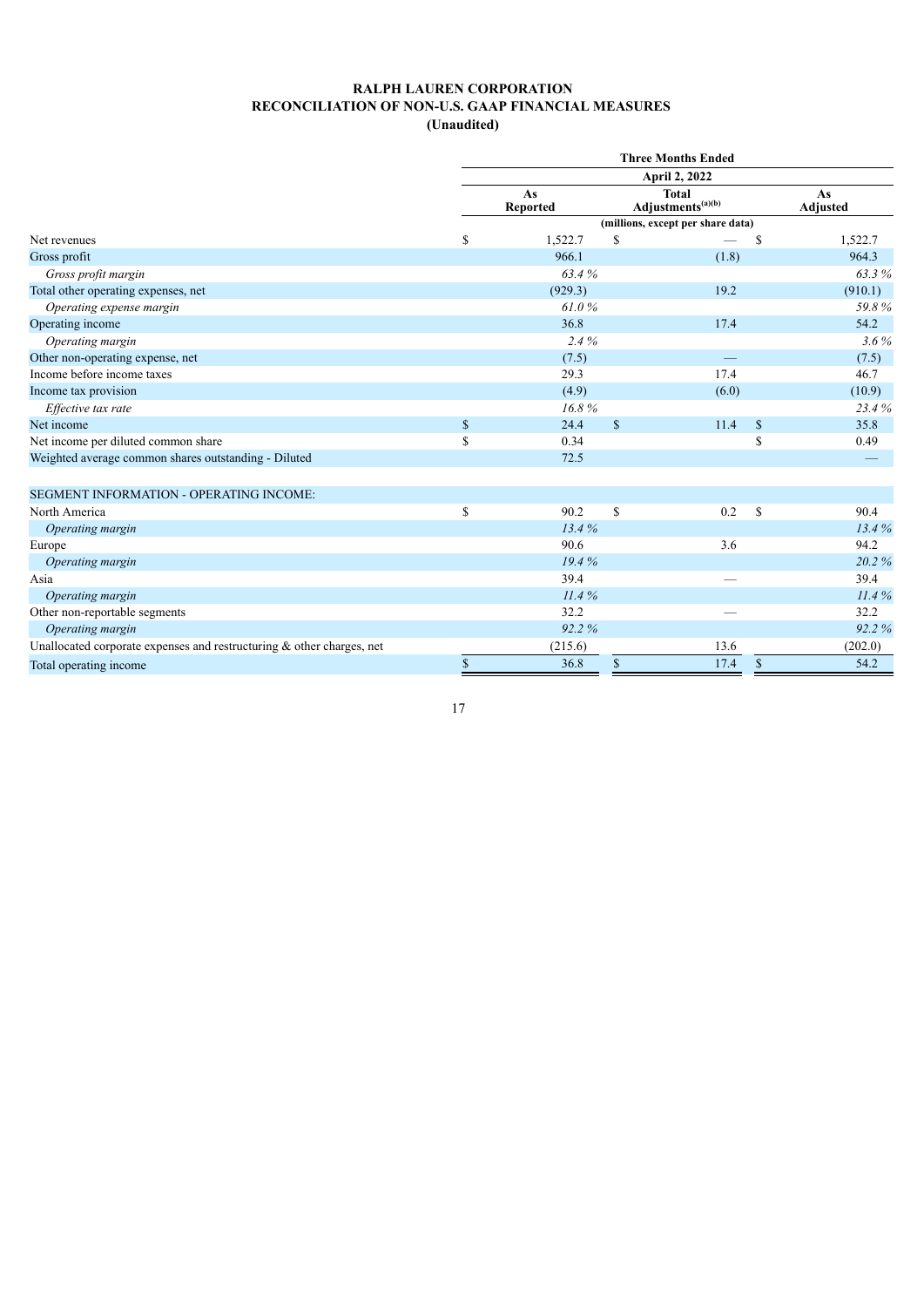**(Unaudited)**

|                                                                          |              |                       |               | <b>Twelve Months Ended</b>                    |              |                       |
|--------------------------------------------------------------------------|--------------|-----------------------|---------------|-----------------------------------------------|--------------|-----------------------|
|                                                                          |              |                       |               | <b>April 2, 2022</b>                          |              |                       |
|                                                                          |              | As<br><b>Reported</b> |               | <b>Total</b><br>Adjustments <sup>(a)(c)</sup> |              | As<br><b>Adjusted</b> |
|                                                                          |              |                       |               | (millions, except per share data)             |              |                       |
| Net revenues                                                             | $\mathbf S$  | 6,218.5               | $\mathbb{S}$  |                                               | $\mathbb{S}$ | 6,218.5               |
| Gross profit                                                             |              | 4,147.5               |               | (13.3)                                        |              | 4,134.2               |
| Gross profit margin                                                      |              | 66.7%                 |               |                                               |              | 66.5%                 |
| Total other operating expenses, net                                      |              | (3,349.1)             |               | 45.9                                          |              | (3,303.2)             |
| Operating expense margin                                                 |              | 53.9%                 |               |                                               |              | 53.1%                 |
| Operating income                                                         |              | 798.4                 |               | 32.6                                          |              | 831.0                 |
| Operating margin                                                         |              | 12.8%                 |               |                                               |              | 13.4%                 |
| Other non-operating expense, net                                         |              | (43.8)                |               |                                               |              | (43.8)                |
| Income before income taxes                                               |              | 754.6                 |               | 32.6                                          |              | 787.2                 |
| Income tax provision                                                     |              | (154.5)               |               | (9.4)                                         |              | (163.9)               |
| Effective tax rate                                                       |              | 20.5%                 |               |                                               |              | 20.8%                 |
| Net income                                                               | \$           | 600.1                 | S             | 23.2                                          | \$           | 623.3                 |
| Net income per diluted common share                                      | $\mathbf S$  | 8.07                  |               |                                               | $\mathbb{S}$ | 8.38                  |
| Weighted average common shares outstanding - Diluted                     |              | 74.3                  |               |                                               |              |                       |
| SEGMENT INFORMATION - OPERATING INCOME:                                  |              |                       |               |                                               |              |                       |
| North America                                                            | $\mathbb{S}$ | 676.7                 | $\mathsf{\$}$ | (10.9)                                        | $\mathbb{S}$ | 665.8                 |
| Operating margin                                                         |              | 22.8%                 |               |                                               |              | 22.4%                 |
| Europe                                                                   |              | 444.0                 |               | 2.4                                           |              | 446.4                 |
| Operating margin                                                         |              | 24.9%                 |               |                                               |              | 25.1%                 |
| Asia                                                                     |              | 228.8                 |               | 1.1                                           |              | 229.9                 |
| Operating margin                                                         |              | 17.8%                 |               |                                               |              | 17.9%                 |
| Other non-reportable segments                                            |              | 138.4                 |               | 0.3                                           |              | 138.7                 |
| Operating margin                                                         |              | 75.7%                 |               |                                               |              | 75.9%                 |
| Unallocated corporate expenses and restructuring $\&$ other charges, net |              | (689.5)               |               | 39.7                                          |              | (649.8)               |
| Total operating income                                                   | \$           | 798.4                 | \$            | 32.6                                          | \$           | 831.0                 |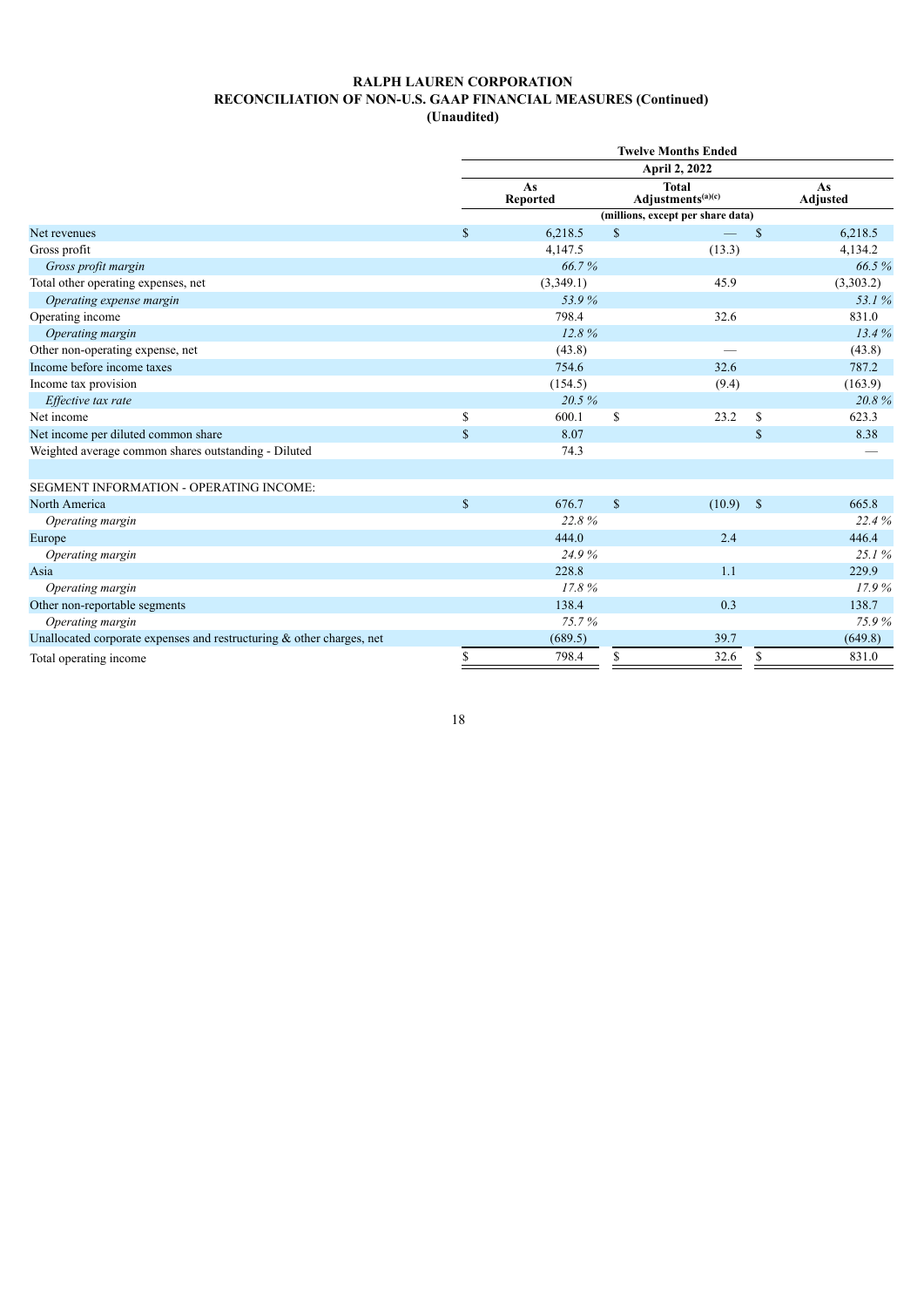| (Unaudited) |
|-------------|
|-------------|

|                                                                          |              |                       |              | <b>Three Months Ended</b>                     |               |                |
|--------------------------------------------------------------------------|--------------|-----------------------|--------------|-----------------------------------------------|---------------|----------------|
|                                                                          |              |                       |              | March 27, 2021                                |               |                |
|                                                                          |              | As<br><b>Reported</b> |              | <b>Total</b><br>Adjustments <sup>(a)(d)</sup> |               | As<br>Adjusted |
|                                                                          |              |                       |              | (millions, except per share data)             |               |                |
| Net revenues                                                             | $\mathbb{S}$ | 1,287.0               | S            |                                               | S             | 1,287.0        |
| Gross profit                                                             |              | 782.9                 |              | 26.4                                          |               | 809.3          |
| Gross profit margin                                                      |              | 60.8%                 |              |                                               |               | 62.9%          |
| Total other operating expenses, net                                      |              | (808.6)               |              | 43.4                                          |               | (765.2)        |
| Operating expense margin                                                 |              | 62.8%                 |              |                                               |               | 59.5%          |
| Operating income (loss)                                                  |              | (25.7)                |              | 69.8                                          |               | 44.1           |
| Operating margin                                                         |              | $(2.0\%)$             |              |                                               |               | 3.4%           |
| Other non-operating expense, net                                         |              | (9.6)                 |              |                                               |               | (9.6)          |
| Income (loss) before income taxes                                        |              | (35.3)                |              | 69.8                                          |               | 34.5           |
| Income tax benefit (provision)                                           |              | (38.8)                |              | 32.7                                          |               | (6.1)          |
| Effective tax rate                                                       |              | (110.1%)              |              |                                               |               | 17.8%          |
| Net income (loss)                                                        | $\mathbb{S}$ | (74.1)                | $\mathbb{S}$ | 102.5                                         | <sup>S</sup>  | 28.4           |
| Net income (loss) per diluted common share                               | \$           | (1.01)                |              |                                               | \$            | 0.38           |
| Weighted average common shares outstanding - Diluted                     |              | 73.6                  |              |                                               |               | 75.1           |
| SEGMENT INFORMATION - OPERATING INCOME (LOSS):                           |              |                       |              |                                               |               |                |
| North America                                                            | \$           | 69.4                  | \$           | 19.4                                          | <sup>\$</sup> | 88.8           |
| Operating margin                                                         |              | 12.2%                 |              |                                               |               | 15.6%          |
| Europe                                                                   |              | 68.5                  |              | 1.5                                           |               | 70.0           |
| Operating margin                                                         |              | 18.5%                 |              |                                               |               | 18.9%          |
| Asia                                                                     |              | 27.6                  |              | (1.1)                                         |               | 26.5           |
| Operating margin                                                         |              | 9.5%                  |              |                                               |               | 9.1%           |
| Other non-reportable segments                                            |              | (5.2)                 |              | 17.4                                          |               | 12.2           |
| Operating margin                                                         |              | $(8.8\%)$             |              |                                               |               | 21.1%          |
| Unallocated corporate expenses and restructuring $\&$ other charges, net |              | (186.0)               |              | 32.6                                          |               | (153.4)        |
| Total operating income (loss)                                            | $\mathbb{S}$ | (25.7)                | \$           | 69.8                                          | $\mathbb{S}$  | 44.1           |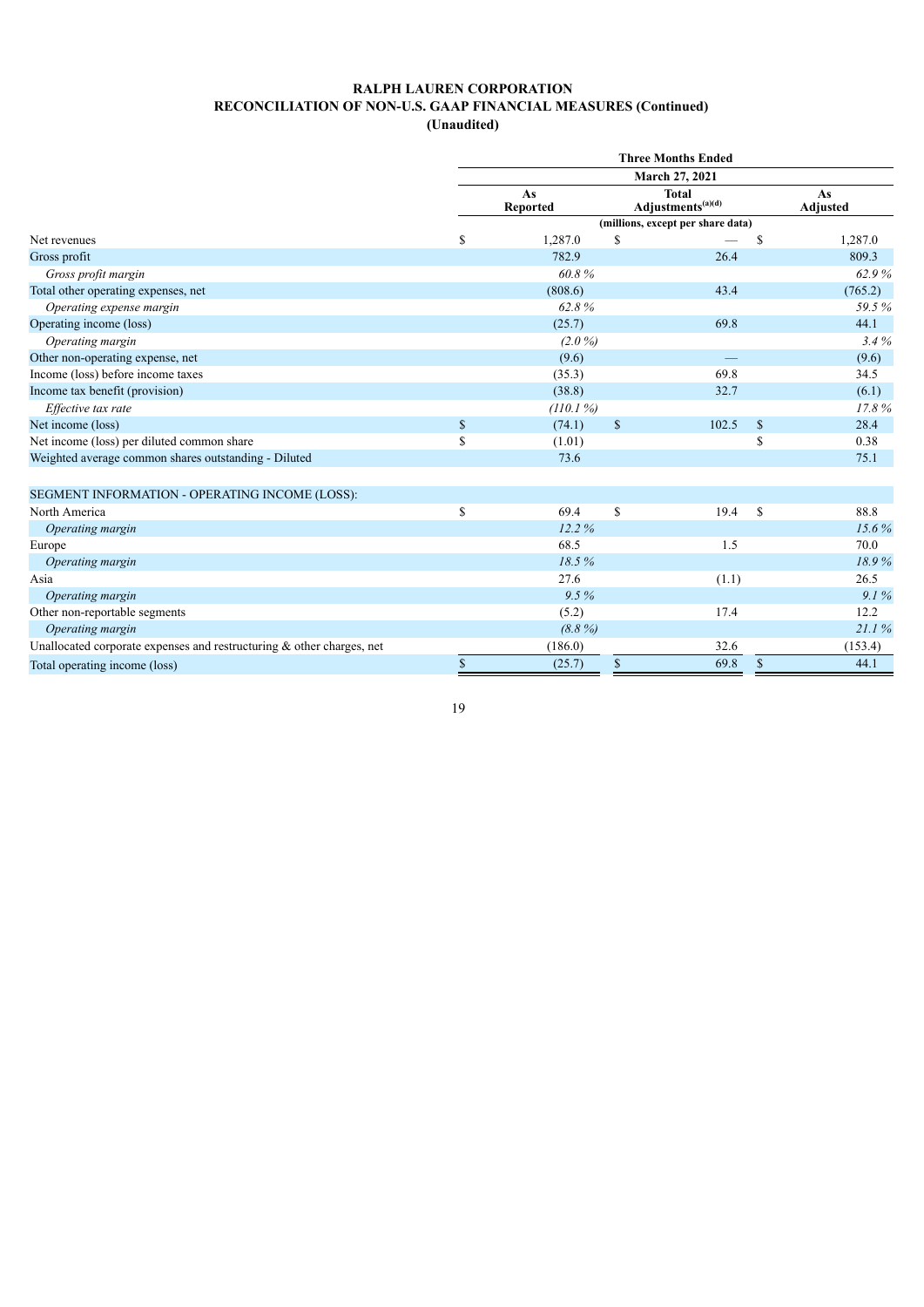**(Unaudited)**

|                                                                          |              |                       |               | <b>Twelve Months Ended</b>                    |             |                       |
|--------------------------------------------------------------------------|--------------|-----------------------|---------------|-----------------------------------------------|-------------|-----------------------|
|                                                                          |              |                       |               | March 27, 2021                                |             |                       |
|                                                                          |              | As<br><b>Reported</b> |               | <b>Total</b><br>Adjustments <sup>(a)(e)</sup> |             | As<br><b>Adjusted</b> |
|                                                                          |              |                       |               | (millions, except per share data)             |             |                       |
| Net revenues                                                             | $\mathbb{S}$ | 4,400.8               | $\mathcal{S}$ |                                               | \$          | 4,400.8               |
| Gross profit                                                             |              | 2,861.4               |               | 29.3                                          |             | 2,890.7               |
| Gross profit margin                                                      |              | 65.0%                 |               |                                               |             | 65.7%                 |
| Total other operating expenses, net                                      |              | (2,905.0)             |               | 225.1                                         |             | (2,679.9)             |
| Operating expense margin                                                 |              | 66.0%                 |               |                                               |             | 60.9%                 |
| Operating income (loss)                                                  |              | (43.6)                |               | 254.4                                         |             | 210.8                 |
| Operating margin                                                         |              | $(1.0\%)$             |               |                                               |             | 4.8%                  |
| Other non-operating expense, net                                         |              | (31.2)                |               |                                               |             | (31.2)                |
| Income (loss) before income taxes                                        |              | (74.8)                |               | 254.4                                         |             | 179.6                 |
| Income tax provision                                                     |              | (46.3)                |               | (6.3)                                         |             | (52.6)                |
| Effective tax rate                                                       |              | $(61.9\%)$            |               |                                               |             | 29.3%                 |
| Net income (loss)                                                        | \$           | (121.1)               | <sup>\$</sup> | 248.1                                         | \$          | 127.0                 |
| Net income (loss) per diluted common share                               | $\mathbf S$  | (1.65)                |               |                                               | $\mathbf S$ | 1.70                  |
| Weighted average common shares outstanding - Diluted                     |              | 73.5                  |               |                                               |             | 74.7                  |
|                                                                          |              |                       |               |                                               |             |                       |
| SEGMENT INFORMATION - OPERATING INCOME (LOSS):                           |              |                       |               |                                               |             |                       |
| North America                                                            | $\mathbb{S}$ | 334.0                 | $\mathbf S$   | 12.8                                          | $\mathbf S$ | 346.8                 |
| Operating margin                                                         |              | 16.8%                 |               |                                               |             | 17.4%                 |
| Europe                                                                   |              | 189.3                 |               | 12.4                                          |             | 201.7                 |
| Operating margin                                                         |              | 16.2%                 |               |                                               |             | 17.3%                 |
| Asia                                                                     |              | 148.2                 |               | 1.6                                           |             | 149.8                 |
| Operating margin                                                         |              | 14.4%                 |               |                                               |             | 14.6%                 |
| Other non-reportable segments                                            |              | 32.4                  |               | 17.2                                          |             | 49.6                  |
| Operating margin                                                         |              | 15.1%                 |               |                                               |             | 23.1%                 |
| Unallocated corporate expenses and restructuring $\&$ other charges, net |              | (747.5)               |               | 210.4                                         |             | (537.1)               |
| Total operating income (loss)                                            | \$           | (43.6)                | S             | 254.4                                         | \$          | 210.8                 |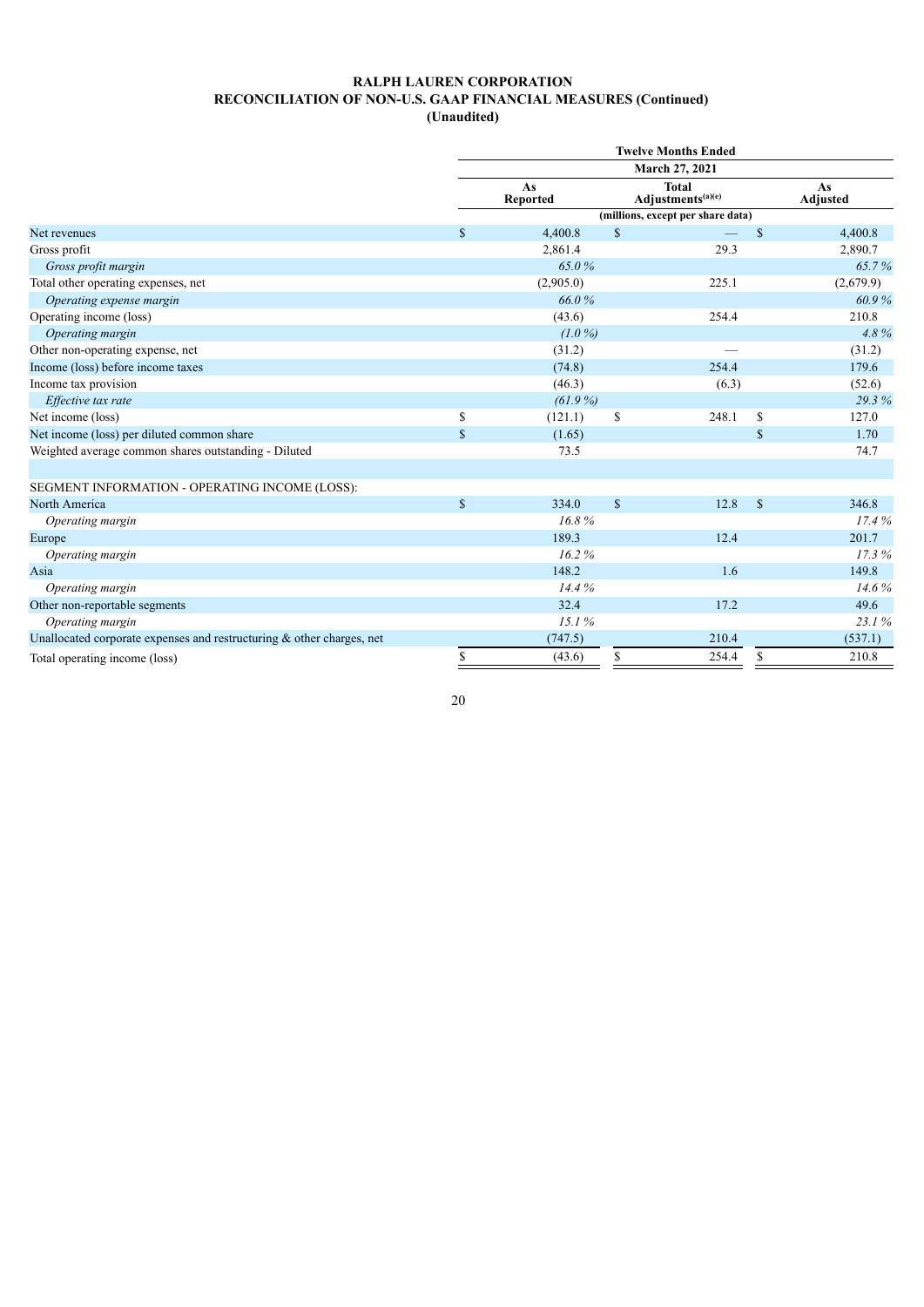**(Unaudited)**

|                                                                          |              |                       |              | <b>Three Months Ended</b>                     |              |                       |
|--------------------------------------------------------------------------|--------------|-----------------------|--------------|-----------------------------------------------|--------------|-----------------------|
|                                                                          |              |                       |              | March 28, 2020                                |              |                       |
|                                                                          |              | As<br><b>Reported</b> |              | <b>Total</b><br>Adjustments <sup>(a)(f)</sup> |              | As<br><b>Adjusted</b> |
|                                                                          |              |                       |              | (millions, except per share data)             |              |                       |
| Net revenues                                                             | \$           | 1,274.1               | S            |                                               | \$           | 1,274.1               |
| Gross profit                                                             |              | 594.4                 |              | 158.5                                         |              | 752.9                 |
| Gross profit margin                                                      |              | 46.7%                 |              |                                               |              | 59.1%                 |
| Total other operating expenses, net                                      |              | (878.2)               |              | 82.4                                          |              | (795.8)               |
| Operating expense margin                                                 |              | 68.9%                 |              |                                               |              | 62.5%                 |
| Operating loss                                                           |              | (283.8)               |              | 240.9                                         |              | (42.9)                |
| Operating margin                                                         |              | $(22.3\%)$            |              |                                               |              | $(3.4)\%$             |
| Other non-operating income (expense), net                                |              | (3.4)                 |              | 7.1                                           |              | 3.7                   |
| Loss before income taxes                                                 |              | (287.2)               |              | 248.0                                         |              | (39.2)                |
| Income tax benefit (provision)                                           |              | 38.2                  |              | (49.5)                                        |              | (11.3)                |
| Effective tax rate                                                       |              | 13.3%                 |              |                                               |              | $(28.3)\%$            |
| Net loss                                                                 | $\mathbb{S}$ | (249.0)               | $\mathbb{S}$ | 198.5                                         | $\mathbb{S}$ | (50.5)                |
| Net loss per diluted common share                                        | \$           | (3.38)                |              |                                               | \$           | (0.68)                |
| Weighted average common shares outstanding - Diluted                     |              | 73.7                  |              |                                               |              | 73.7                  |
| SEGMENT INFORMATION - OPERATING INCOME (LOSS):                           |              |                       |              |                                               |              |                       |
| North America                                                            | \$           | (79.6)                | \$           | 142.8                                         | \$           | 63.2                  |
| Operating margin                                                         |              | $(12.6\%)$            |              |                                               |              | 10.1%                 |
| Europe                                                                   |              | 4.4                   |              | 44.6                                          |              | 49.0                  |
| Operating margin                                                         |              | $1.2\%$               |              |                                               |              | 13.8%                 |
| Asia                                                                     |              | (10.8)                |              | 18.4                                          |              | 7.6                   |
| Operating margin                                                         |              | $(5.1\%)$             |              |                                               |              | 3.5%                  |
| Other non-reportable segments                                            |              |                       |              | 18.8                                          |              | 18.8                  |
| Operating margin                                                         |              | $-\%$                 |              |                                               |              | 24.2 %                |
| Unallocated corporate expenses and restructuring $\&$ other charges, net |              | (197.8)               |              | 16.3                                          |              | (181.5)               |
| Total operating loss                                                     | \$           | (283.8)               | \$           | 240.9                                         | \$           | (42.9)                |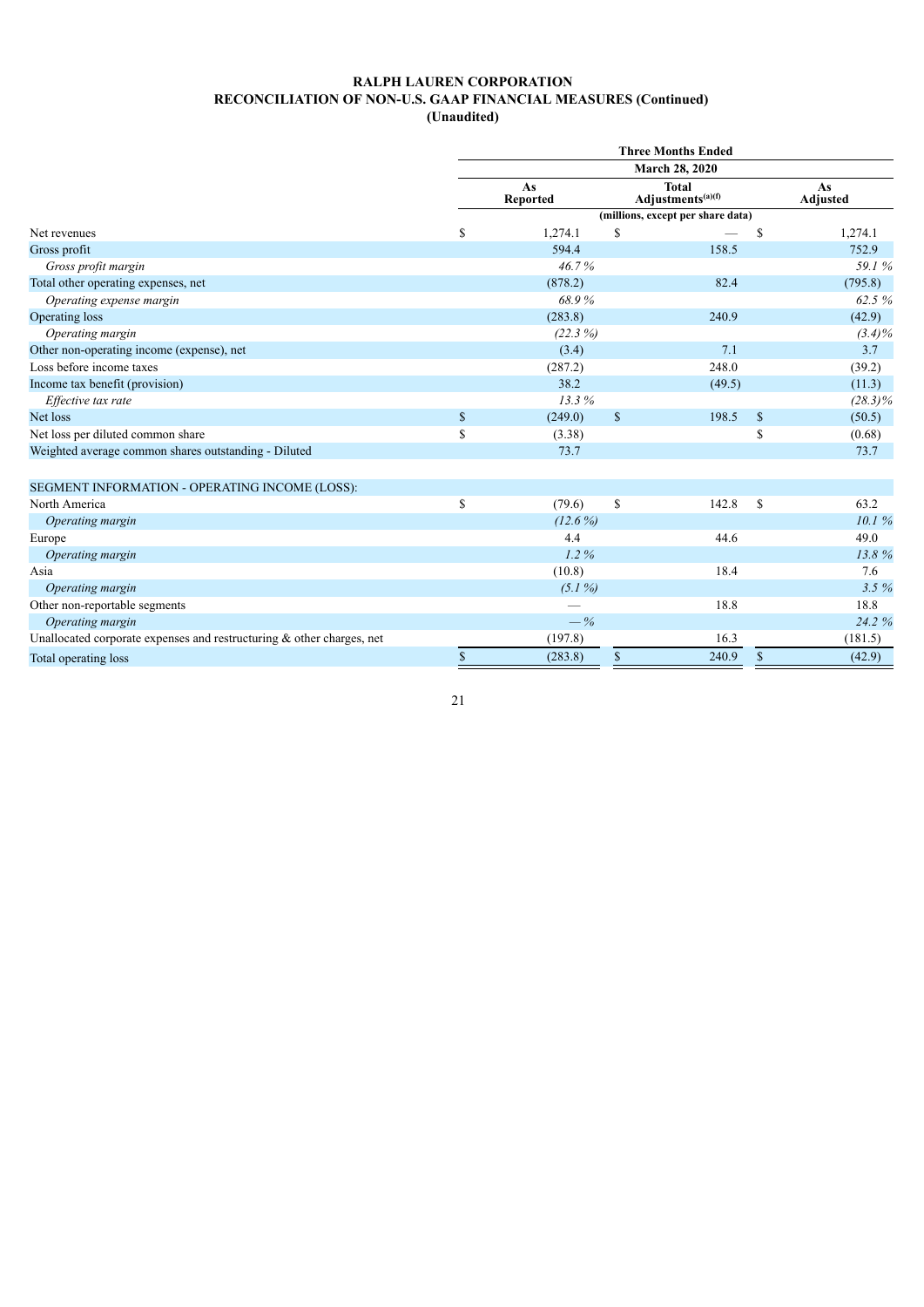**(Unaudited)**

|                                                                          |              |                       |              | <b>Twelve Months Ended</b>                    |              |                       |
|--------------------------------------------------------------------------|--------------|-----------------------|--------------|-----------------------------------------------|--------------|-----------------------|
|                                                                          |              |                       |              | March 28, 2020                                |              |                       |
|                                                                          |              | As<br><b>Reported</b> |              | <b>Total</b><br>Adjustments <sup>(a)(g)</sup> |              | As<br><b>Adjusted</b> |
|                                                                          |              |                       |              | (millions, except per share data)             |              |                       |
| Net revenues                                                             | $\mathbf S$  | 6,159.8               | $\mathbb{S}$ |                                               | \$           | 6,159.8               |
| Gross profit                                                             |              | 3,653.3               |              | 159.5                                         |              | 3,812.8               |
| Gross profit margin                                                      |              | 59.3%                 |              |                                               |              | 61.9%                 |
| Total other operating expenses, net                                      |              | (3,336.3)             |              | 155.2                                         |              | (3,181.1)             |
| Operating expense margin                                                 |              | 54.2%                 |              |                                               |              | 51.6%                 |
| Operating income                                                         |              | 317.0                 |              | 314.7                                         |              | 631.7                 |
| Operating margin                                                         |              | 5.1%                  |              |                                               |              | 10.3%                 |
| Other non-operating income, net                                          |              | 9.4                   |              | 7.1                                           |              | 16.5                  |
| Income before income taxes                                               |              | 326.4                 |              | 321.8                                         |              | 648.2                 |
| Income tax benefit (provision)                                           |              | 57.9                  |              | (199.9)                                       |              | (142.0)               |
| Effective tax rate                                                       |              | (17.7%)               |              |                                               |              | 21.9%                 |
| Net income                                                               | \$           | 384.3                 | $\mathbf S$  | 121.9                                         | $\mathbf S$  | 506.2                 |
| Net income per diluted common share                                      | $\mathbb{S}$ | 4.98                  |              |                                               | $\mathbb{S}$ | 6.56                  |
| Weighted average common shares outstanding - Diluted                     |              | 77.2                  |              |                                               |              | 77.2                  |
| SEGMENT INFORMATION - OPERATING INCOME:                                  |              |                       |              |                                               |              |                       |
| North America                                                            | $\mathbb{S}$ | 456.0                 | $\mathbf S$  | 143.2                                         | $\mathbb{S}$ | 599.2                 |
| Operating margin                                                         |              | 14.5%                 |              |                                               |              | 19.1%                 |
| Europe                                                                   |              | 336.3                 |              | 44.7                                          |              | 381.0                 |
| Operating margin                                                         |              | 20.6%                 |              |                                               |              | 23.3%                 |
| Asia                                                                     |              | 124.8                 |              | 21.7                                          |              | 146.5                 |
| Operating margin                                                         |              | 12.3%                 |              |                                               |              | 14.4%                 |
| Other non-reportable segments                                            |              | 85.2                  |              | 31.2                                          |              | 116.4                 |
| Operating margin                                                         |              | 23.0%                 |              |                                               |              | 31.4%                 |
| Unallocated corporate expenses and restructuring $\&$ other charges, net |              | (685.3)               |              | 73.9                                          |              | (611.4)               |
| Total operating income                                                   | \$           | 317.0                 | \$           | 314.7                                         | \$           | 631.7                 |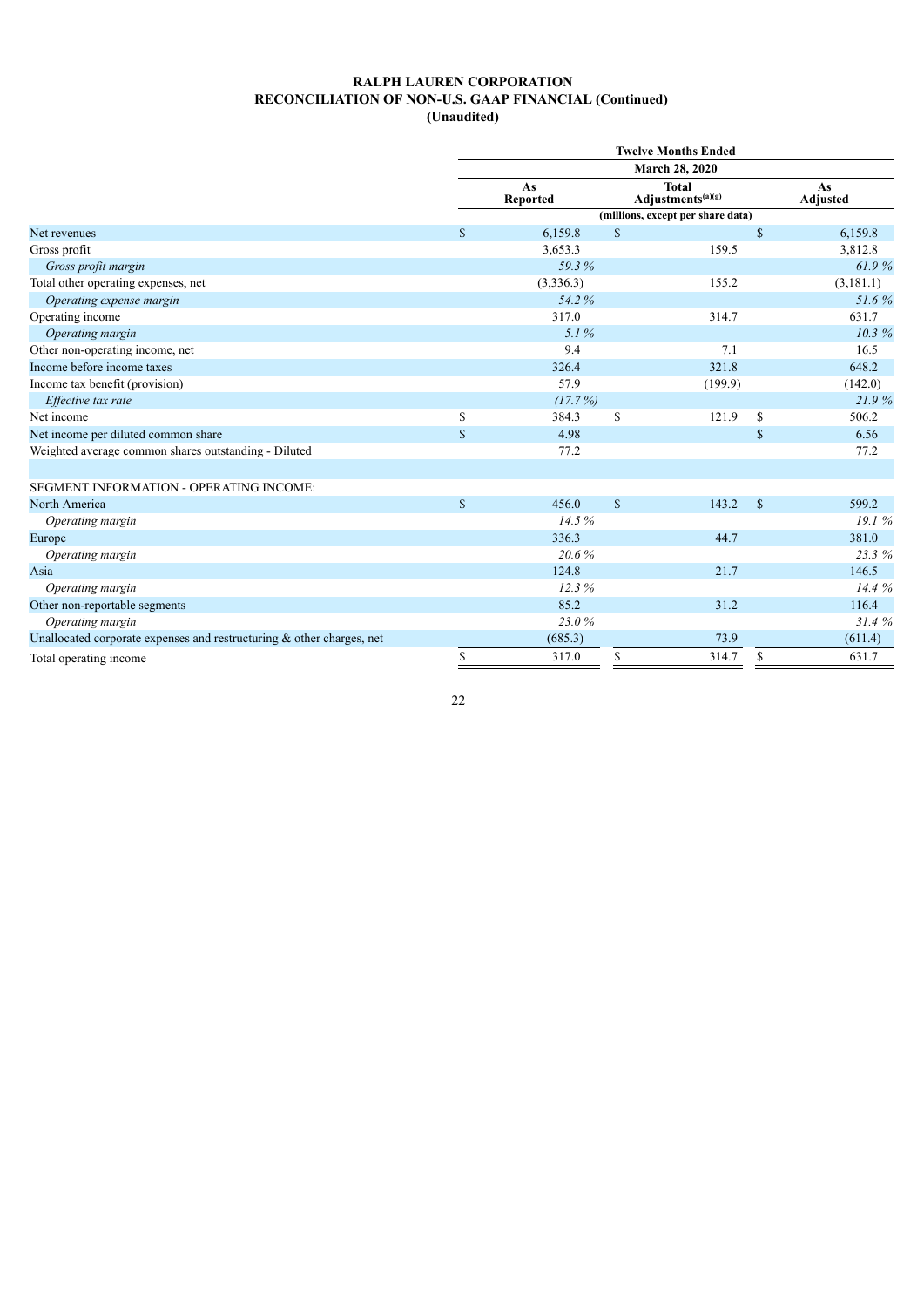# **RALPH LAUREN CORPORATION**

# **FOOTNOTES TO RECONCILIATION OF NON-U.S. GAAP FINANCIAL MEASURES**

- **(a)** Adjustments for non-routine inventory-related charges (benefits) are recorded within cost of goods sold in the consolidated statements of operations. Adjustments for non-routine bad debt expense (benefits) is recorded within selling, general, and administrative ("SG&A") expenses in the consolidated statements of operations. Adjustments for impairment-related charges are recorded within impairment of assets in the consolidated statements of operations, with the exception of a \$7.1 million impairment of an equity method investment during the fourth quarter of Fiscal 2020, which is recorded within other income (expense), net. Adjustments for one-time income tax events are recorded within the income tax benefit (provision) in the consolidated statement of operations. Adjustments for all other charges are recorded within restructuring and other charges, net in the consolidated statements of operations.
- **(b)** Adjustments for the three months ended April 2, 2022 include (i) other charges of \$10.9 million primarily related to rent and occupancy costs associated with certain previously exited real estate locations for which the related lease agreements have not yet expired and non-income-related capital taxes resulting from Swiss tax reform; (ii) a \$4.0 million charitable donation expense related to income received from Regent, L.P. ("Regent") during Fiscal 2022 in connection the Company's sale of its Club Monaco business; (iii) charge of \$3.6 million related to non-routine bad debt expense recorded in connection with the Russia-Ukraine war; (iv) benefit of \$1.8 million related to COVID-19-related inventory adjustments; (v) charges of \$1.6 million recorded in connection with the Company's restructuring activities, consisting of restructuring charges and impairment of assets; and (vi) benefit of \$0.9 million related to income received from Regent.
- **(c)** Adjustments for the twelve months ended April 2, 2022 include (i) charges of \$25.3 million recorded in connection with the Company's restructuring activities, consisting of restructuring charges, impairment of assets, and accelerated stock-based compensation expense; (ii) other charges of \$18.2 million primarily related to rent and occupancy costs associated with certain previously exited real estate locations for which the related lease agreements have not yet expired and non-incomerelated capital taxes resulting from Swiss tax reform; (iii) benefit of \$13.3 million related to COVID-19-related inventory adjustments; (iv) income of \$4.0 million primarily related to a certain revenue share clause in the Company's agreement with Regent that entitled it to receive a portion of the sales generated by the Club Monaco business during a four-month business transition period; (v) a \$4.0 million charitable donation expense related to the beforementioned income received from Regent; and (vi) net non-routine bad debt expense of \$2.4 million recorded in connection with the Russia-Ukraine war, partially offset by favorable COVID-19-related bad debt reserve adjustments.
- **(d)** Adjustments for the three months ended March 27, 2021 include (i) charges of \$32.5 million recorded in connection with the Company's restructuring plans, consisting of restructuring charges, impairment of assets, and inventory-related charges; (ii) additional impairment of assets of \$17.5 million primarily related to underperforming stores as a result of on-going store portfolio evaluation and \$0.3 million related to certain previously exited real estate locations for which the related lease agreement has not yet expired; (iii) inventory-related charges of \$26.4 million related to adverse impacts associated with COVID-19 business disruptions; (iv) benefit of \$10.0 million related to COVID-19-related bad debt reserve adjustments; and (v) other charges of \$3.1 million primarily related to rent and occupancy costs associated with certain previously exited real estate locations for which the related lease agreements have not yet expired. Our income tax provision for the three months ended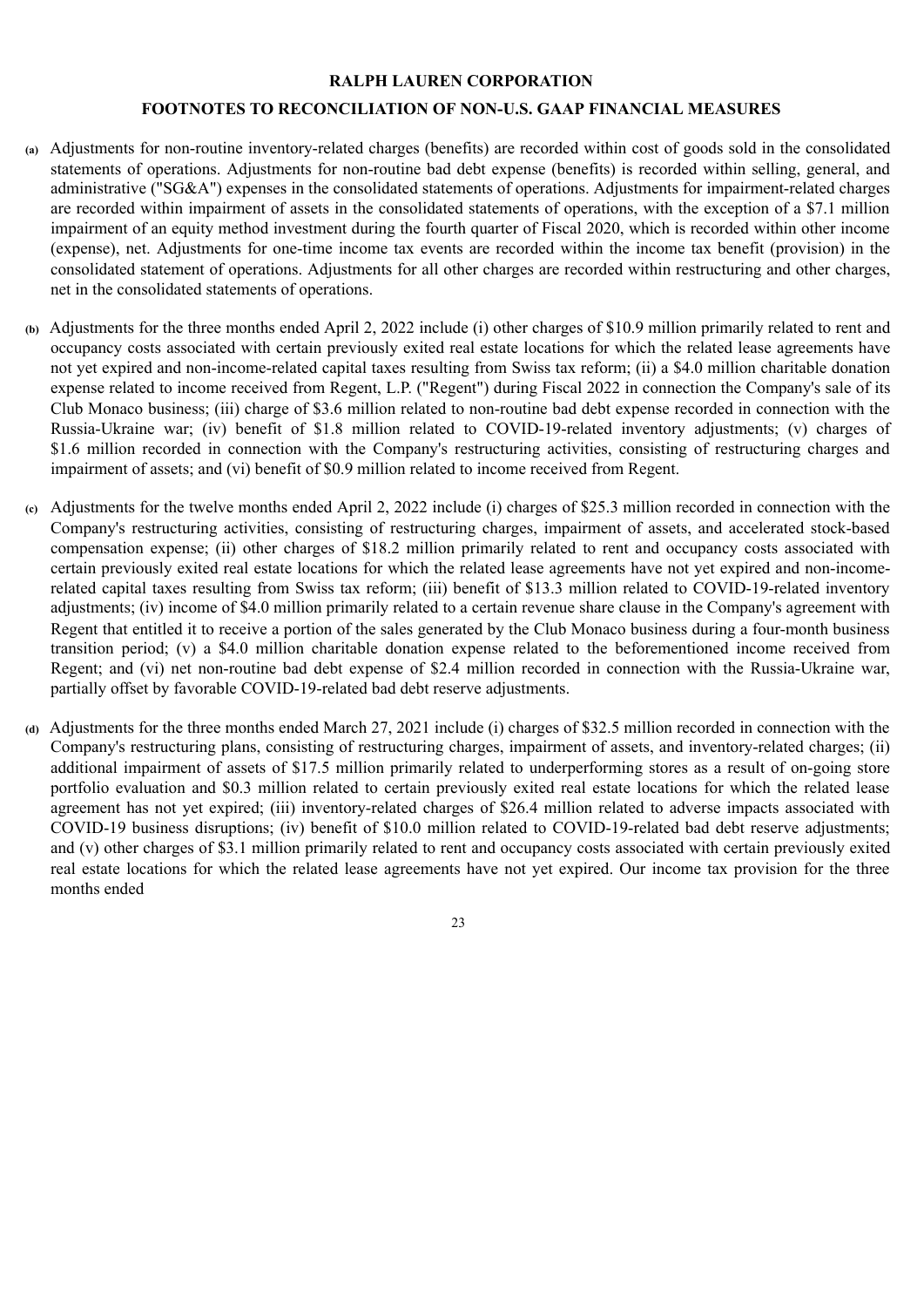March 27, 2021 reflected tax effects for the pre-tax charges described above, as well as incremental tax expense of \$52.6 million primarily related to a decrease in net operating loss carryback under the CARES Act and an increase for valuation allowance provided against domestic losses attributable to significant COVID-19 business disruptions.

- **(e)** Adjustments for the twelve months ended March 27, 2021 include (i) charges of \$236.8 million recorded in connection with the Company's restructuring plans, consisting of restructuring charges, impairment of assets, and inventory-related charges; (ii) benefit of \$41.4 million related to COVID-19-related bad debt reserve adjustments; (iii) additional impairment of assets of \$17.5 million related to underperforming stores identified through its on-going store portfolio evaluation and adverse impacts associated with COVID-19 business disruptions, and \$9.1 million related to certain previously exited real estate locations for which the related lease agreement has not yet expired; (iv) inventory-related charges of \$21.0 million related to adverse impacts associated with COVID-19 business disruptions; and (v) other charges of \$11.4 million primarily related to rent and occupancy costs associated with certain previously exited real estate locations for which the related lease agreements have not yet expired. Our income tax provision for the twelve months ended March 27, 2021 reflected tax effects for the pre-tax charges described above, as well as incremental tax expense of \$33.7 million primarily related to a valuation allowance provided against domestic losses attributable to significant COVID-19 business disruptions and \$13.8 million related to international tax legislation enacted in connection with the European Union's anti-tax avoidance directive, partially offset by an income tax benefit of \$0.9 million primarily due to a net operating loss carryback under the CARES Act.
- **(f)** Adjustments for the three months ended March 28, 2020 include (i) inventory-related charges of \$157.3 million and bad debt expense of \$56.4 million, both related to adverse impacts associated with COVID-19 business disruptions; (ii) charges of \$16.9 million recorded in connection with the Company's restructuring plans, consisting of restructuring charges, impairment of assets, and inventory-related charges; (iii) additional impairment of assets of \$7.7 million related to underperforming stores as a result of on-going store portfolio evaluation and \$7.1 million related to an equity method investment; and (iv) other charges of \$2.6 million primarily related to rent and occupancy costs associated with certain previously exited real estate locations for which the related lease agreements have not yet expired. Additionally, the income tax benefit (provision) reflects a charge of \$11.2 million recorded in connection with Swiss tax reform.
- **(g)** Adjustments for the twelve months ended March 28, 2020 include (i) inventory-related charges of \$157.3 million and bad debt expense of \$56.4 million, both related to adverse impacts associated with COVID-19 business disruptions; (ii) charges of \$48.5 million recorded in connection with the Company's restructuring plans, consisting of restructuring charges, impairment of assets, inventory-related charges, and accelerated stock-based compensation expense; (iii) additional impairment of assets of \$22.9 million related to underperforming stores as a result of on-going store portfolio evaluation and \$7.1 million related to an equity method investment; and (iv) other charges of \$29.6 million primarily related to the charitable donation of the net cash proceeds received from the sale of the Company's corporate jet and rent and occupancy costs associated with certain previously exited real estate locations for which the related lease agreements have not yet expired. Additionally, the income tax benefit (provision) reflects a one-time benefit of \$122.9 million recorded in connection with Swiss tax reform.
	- 24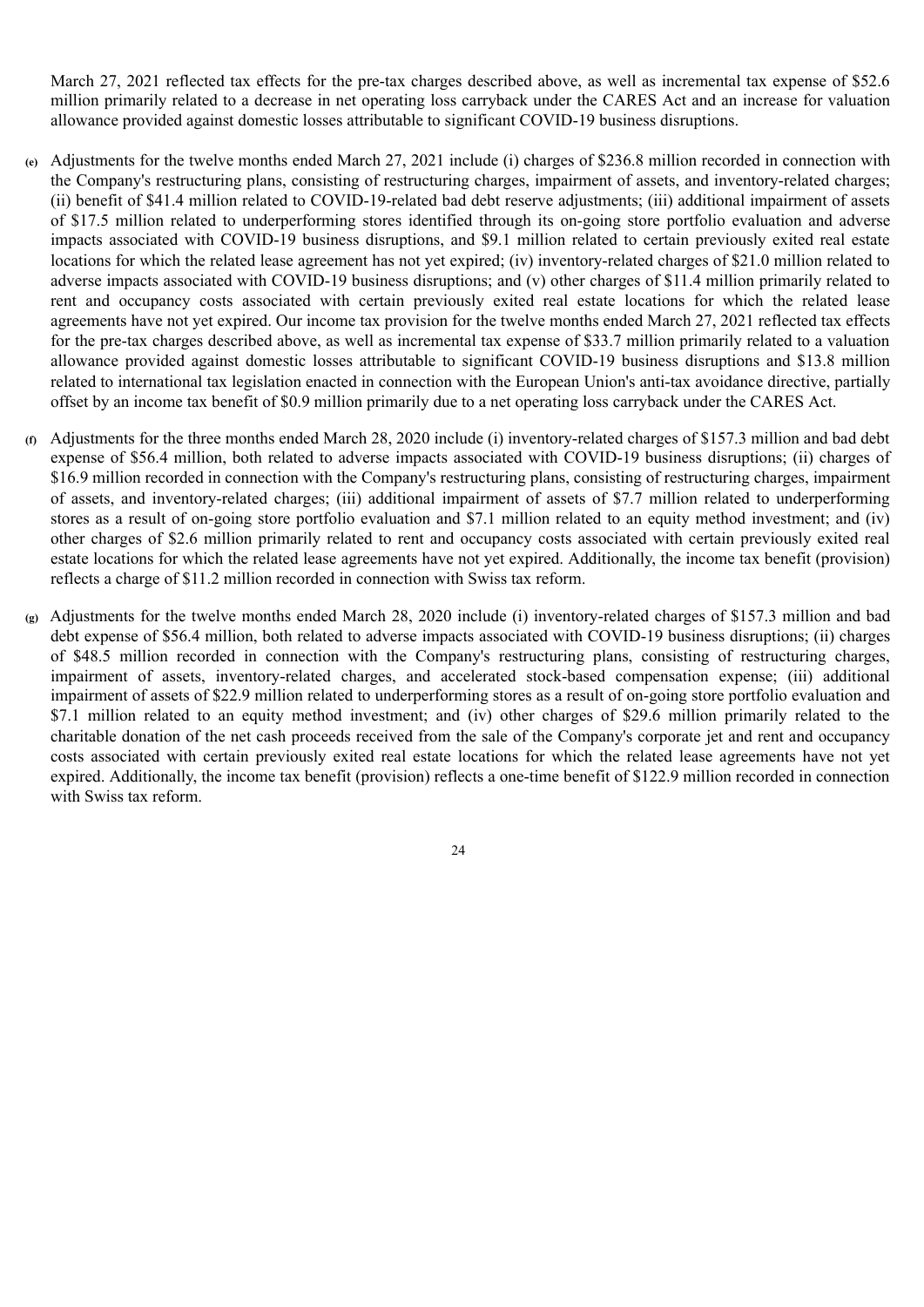# **NON-U.S. GAAP FINANCIAL MEASURES**

Because Ralph Lauren Corporation is a global company, the comparability of its operating results reported in U.S. Dollars is affected by foreign currency exchange rate fluctuations because the underlying currencies in which it transacts change in value over time compared to the U.S. Dollar. Such fluctuations can have a significant effect on the Company's reported results. As such, in addition to financial measures prepared in accordance with accounting principles generally accepted in the U.S. ("U.S. GAAP"), the Company's discussions often contain references to constant currency measures, which are calculated by translating current-year and prior-year reported amounts into comparable amounts using a single foreign exchange rate for each currency. The Company presents constant currency financial information, which is a non-U.S. GAAP financial measure, as a supplement to its reported operating results. The Company uses constant currency information to provide a framework for assessing how its businesses performed excluding the effects of foreign currency exchange rate fluctuations. Management believes this information is useful to investors for facilitating comparisons of operating results and better identifying trends in the Company's businesses. The constant currency performance measures should be viewed in addition to, and not in lieu of or superior to, the Company's operating performance measures calculated in accordance with U.S. GAAP.

This earnings release also includes certain other non-U.S. GAAP financial measures relating to the impact of charges and other items as described herein. The Company uses non-U.S. GAAP financial measures, among other things, to evaluate its operating performance and to better represent the manner in which it conducts and views its business. The Company believes that excluding items that are not comparable from period to period helps investors and others compare operating performance between two periods. While the Company considers non-U.S. GAAP measures useful in analyzing its results, they are not intended to replace, nor act as a substitute for, any presentation included in the consolidated financial statements prepared in conformity with U.S. GAAP, and may be different from non-U.S. GAAP measures reported by other companies.

Adjustments made during the fiscal periods presented include charges recorded in connection with the Company's restructuring activities, as well as certain other charges (benefits) associated with other non-recurring events, as described in the footnotes to the non-U.S. GAAP financial measures above. The income tax benefit (provision) has been adjusted for the tax-related effects of these charges, which were calculated using the respective statutory tax rates for each applicable jurisdiction. The income tax benefit (provision) has also been adjusted for certain other one-time income tax events and other adjustments, as described in the footnotes to the non-U.S. GAAP financial measures above. Included in this earnings release are reconciliations between the non-U.S. GAAP financial measures and the most directly comparable U.S. GAAP measures before and after these adjustments.

Additionally, the Company's full year Fiscal 2023 and first quarter guidance excludes certain anticipated restructuring-related and other charges. The Company is not able to provide a full reconciliation of these non-U.S. GAAP financial measures to U.S. GAAP because certain material items that impact these measures, such as the timing and exact amount of charges related to its restructuring plans, have not yet occurred or are out of the Company's control. Accordingly, a reconciliation of the Company's non-U.S. GAAP based financial measure guidance to the most directly comparable U.S. GAAP measures is not available without unreasonable effort. However, the Company has identified the estimated impact of certain items excluded from its financial outlook. Specifically, the Company's financial outlook excludes estimated pretax charges of up to approximately \$40 million related to its Fiscal 2021 Strategic Realignment Plan that have not yet been incurred.